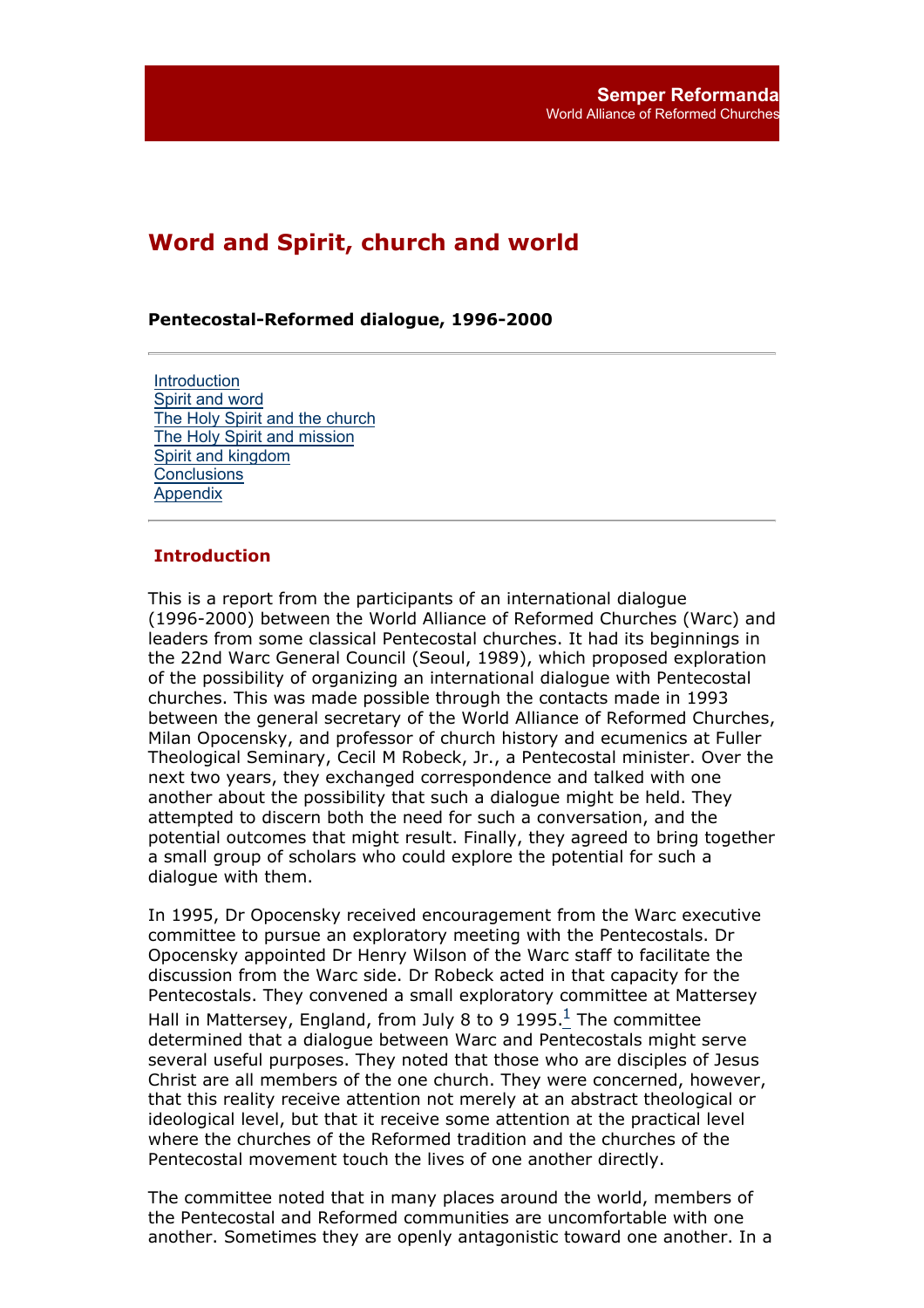few places such as South Korea, Brazil, and South Africa, tensions between the Reformed and Pentecostal communities were clearly evident and often painful for both parties. The committee was concerned that there was no identifiable, formal way for these communities to relate to each other. These facts seemed to indicate that conversation between the various parties involved was not only advisable; it was essential.

The exploratory committee believed that some of these tensions were the result of the state of ignorance that these communities often manifested towards one another. Other tensions seemed to emerge as a direct result of honest theological disagreement. Some of these issues were rooted deeply in the history of one group or the other, while other issues were the result of more recent claims. Still other tensions could be attributed to certain contemporary practices in which one group or the other was engaged. In some places in the world these practices yielded public charges of unfair competition, proselytism, fanaticism, or dead religion. The committee believed that this state of affairs was not only unhealthy for Christians to endure, but that it communicated the wrong message to the world. If the gospel of reconciliation seemed to lack the power necessary to help Christians to resolve differences between themselves, how could it be trusted to bring reconciliation between human beings and their God?

As a result of these considerations, the committee concluded that an international dialogue between representatives of these traditions would go far to help both groups gain a greater understanding of one another, to explore their common concerns, and to confront their differences. They established three limited goals by which the dialogue could begin. First, they hoped that such a dialogue would increase mutual understanding and respect between the churches of the Reformed and Pentecostal traditions. Second, they asked that the dialogue seek ways to identify areas of theological agreement, disagreement, and convergence so that both communities might be mutually strengthened. Third, they suggested that those who would engage in the dialogue would help these two communities by exploring various possibilities for common witness. They also hoped that by entering into the life of these local communities the dialogue might be an encouragement to Christians who were embattled, or who were looking for new ways to validate their message of reconciliation before the world.

The next step was more difficult. Since members of the Pentecostal community and members of the Reformed community did not already have close relations, the exploratory committee looked for ways by which to enter such a dialogue. There is no international Pentecostal group that is equivalent to the World Alliance of Reformed Churches. Thus, there was no formal organizational source willing or able to provide support or direction for the Pentecostal participants. While this fact held the potential for some imbalance in the process, the committee believed that it was better to begin the conversation than not. This would be a new experience for many of the participants. The committee struggled with what topics should be addressed and with what methodologies of exploration they would recommend.

The committee recommended that the dialogue begin with a tentative discussion of contemporary understandings of spirituality as it is viewed and practised in these respective communities. To aid the dialogue in understanding spirituality, not only theologically, but also as experienced practically, the committee recommended that the dialogue be hosted in alternate years by each of the traditions. They further recommended that the dialogue include, as part of its ongoing life, opportunities for worship in each of the traditions. It was agreed that the members of the subsequent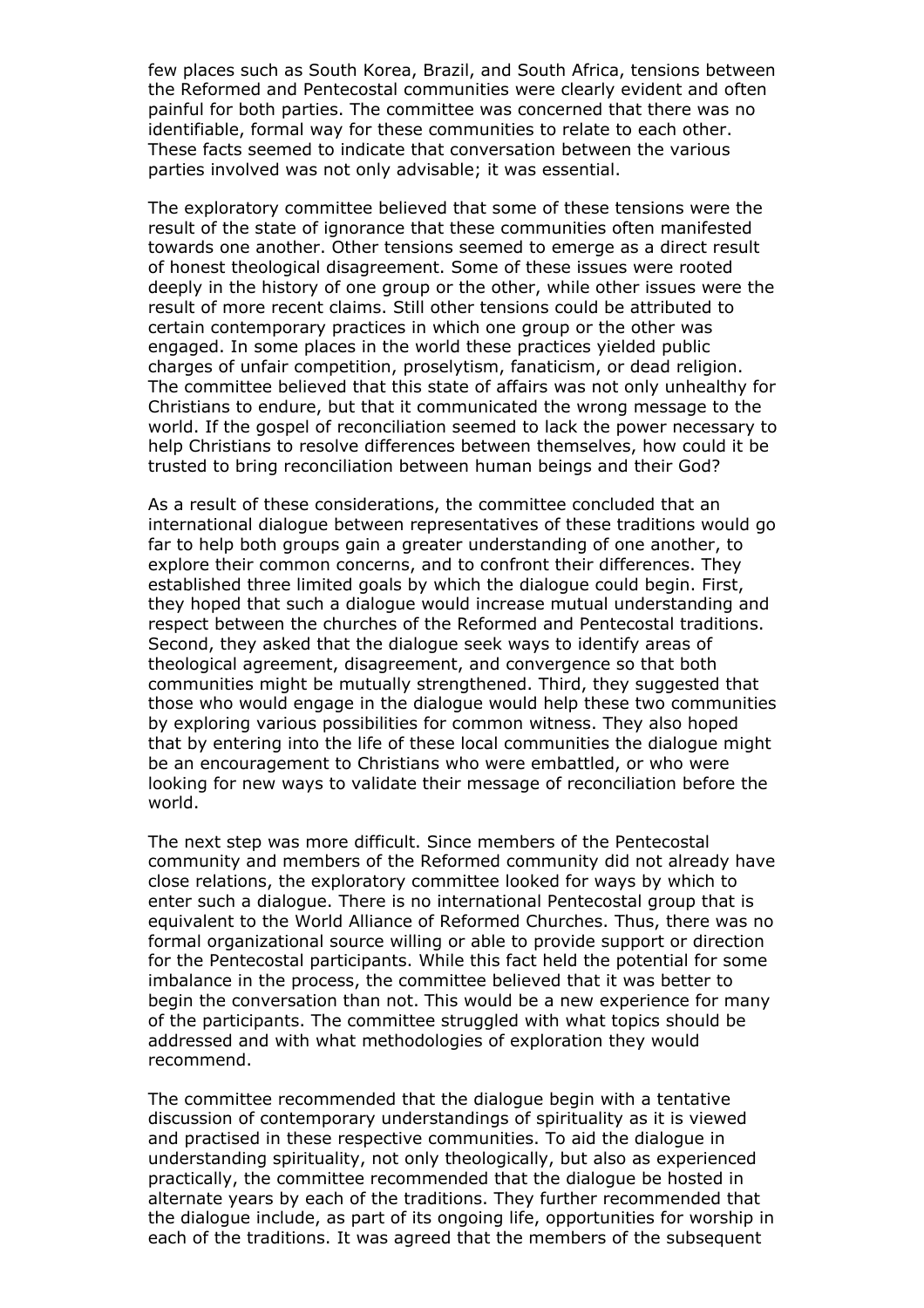dialogue teams would engage in acts of common prayer and Bible study on a daily basis, but further, that they would enter into the parish life of the local community of the team that acted as host. This tradition of common worship and witness has proven to be one of the most significant tools for helping both teams understand one another.

The first official meeting of the international Reformed-Pentecostal dialogue was finally convened in Torre Pellice, Italy, from May 15 to 20 1996. The Waldensian Church served as the dialogue's host. Abival Pires da Silveira and Cecil M Robeck, Jr. were asked to serve as co-chairs. The dialogue included delegates from the Pentecostal and Reformed traditions who literally came from throughout the world. The theme for the opening discussion was "Spirituality and the challenges of today'. Papers were offered by members of both teams in the following three areas, "Spirituality and interpretation of Scripture", "Spirituality and justice" and "Spirituality and ecumenism."2 Each of these papers provided insight into the similarities and differences between the traditions, but as the members of the dialogue felt their way into the lives of each other, they began to recognize two things. First, it was too much to ask for the members of the dialogue to do justice to all the material that was presented in these papers in the time allotted. Second, various members of the teams lacked an adequate understanding of the other tradition, and therefore, often lacked a language by which the two could communicate. They decided that they would seek fewer papers at their next meeting and spend more time exploring the ideas that were presented.

The dialogue held its second meeting in Chicago, Illinois, USA, from May 11 to 15 1997. While the Pentecostal team hosted this meeting, McCormick Theological Seminary provided the facilities*.* The theme was "The role and place of the Holy Spirit in the church'. Three papers were presented at this meeting. One was presented on "The relation of the Holy Spirit to the Bible'. The other two explored the role of the Holy Spirit in proclamation and the place of charismatic manifestations within the church.<sup>3</sup> While both groups found commonality in God's revelation of Jesus Christ as Scripture bore witness to it, they struggled to understand the implications of ongoing revelation for faith and practice. They recognized the sovereign role of the Spirit in the bestowal of gifts upon the faith community as it seeks to address the diverse needs that arise in the church, society and the world. Both teams began to note that they had much in common, but they took note of the fact that they differed on some important issues as well. While the number of papers they had solicited for this round of discussions was half that solicited during the first round, they concluded that they needed to solicit even fewer papers for the third round.

The dialogue seemed to find its rhythm when it met in Kappel-am-Albis, Switzerland from May 14 to 19 1998. It provided a unique opportunity for participants to hear from Professor Walter J Hollenweger, a former Pentecostal pastor of the Swiss Pentecostal Mission, now a minister in the Swiss Reformed Church, and to meet with the host of the dialogue, President of the cantonal Reformed Church of Zürich, Rev. Ruedi Reich. In the absence of Rev. Abival Pires da Silveira, Rev. Salvatore Ricciardi acted as the Reformed co-chair for this session. The dialogue studied two papers on a single topic, one from each team. The topic was "The Holy Spirit and mission in eschatological perspective.<sup>4</sup>

It became apparent within that context that the dialogue would be significantly aided if there were greater continuity of the members of the dialogue through the years. While those providing leadership to the dialogue had hoped to include people for whom an international encounter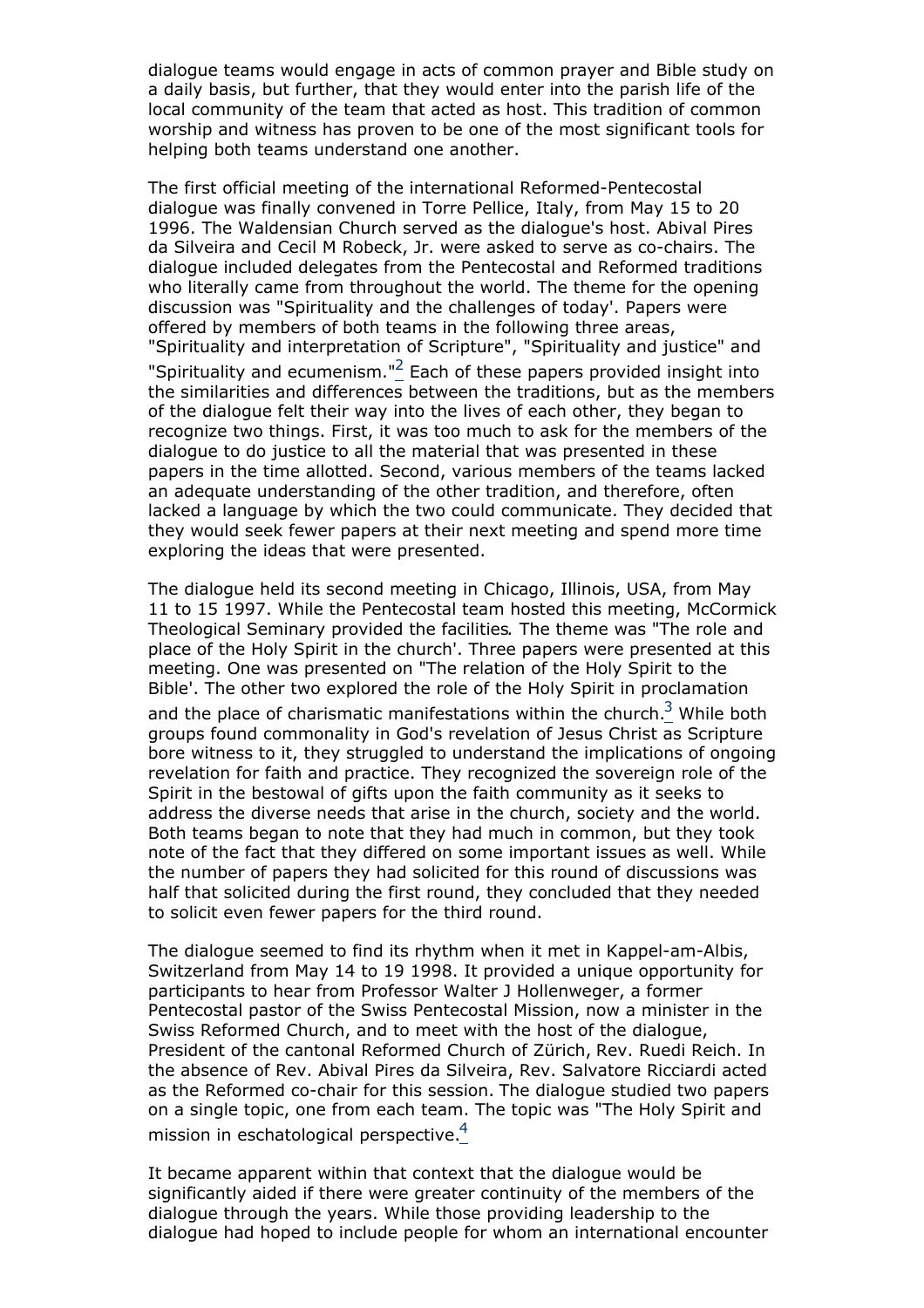would be an experience of personal growth, the lack of understanding of global Christianity by some participants continued to be a handicap to the project. Similarly, it had been hoped that the dialogue would be composed of people at a variety of educational levels from within the respective traditions. This also proved to be a handicap in the sense that the group continued to lack a common language and methodology by which to pursue their assigned tasks. At the close of this third session, then, the leaders determined to bring teams to the table that embodied greater parity.

From May 14 to 20 1999, the dialogue discussed "The Holy Spirit, charisma, and the kingdom of God" in Seoul, Korea.<sup>5</sup> The Reverend David Yonggi Cho and Yoido Full Gospel Church served as the hosts of the dialogue this year. From this point on, the members of the dialogue felt that the teams that could best facilitate their common task were finally in place. Furthermore, the venue provided members of the dialogue with a first-hand opportunity to observe members from both the Reformed and Pentecostal communities where tensions were known to exist. While the primary discussion at the table focused on the topic at hand, what took place at the times of common worship, in the visits to local churches, and at other specified times proved to be significant to the hopes expressed by the exploratory committee. Local guests from both communities were invited to sit in and observe some of the discussions. At times, members of the local Christian press as well as the secular press were invited to observe particular sessions. On several occasions, members of the dialogue offered press interviews that allowed them opportunity to talk about the hopes of the dialogue and address some of the concerns that were present in the Presbyterian and Pentecostal communities in Seoul. These limited encounters proved to be highly successful in building bridges between the communities at that time.

The first five-year round of discussions between Warc and Pentecostals concluded with a meeting in São Paulo, Brazil, from May 20 to 24 2000. The Independent Presbyterian Church of Brazil and the First Independent Presbyterian Church of São Paulo jointly hosted the dialogue. During this session, Milan Opocenský served as chair for the Reformed team. The papers that had been presented in each of the previous four years, agreed accounts from these meetings, and a working draft that was largely derived from these accounts became the materials from which members of both teams drew while preparing this report. Work was undertaken in plenary sessions and in four groups, each working on one of the four major sections of the body of this report. Specialists were invited to work on the language of the text and to provide the introduction. One day was taken for the two traditions to meet in caucus in order to clarify their concerns. In the end, the report was submitted to the plenary for final approval.

This process, upon which both teams agreed, allowed for the recognition of new insights and information that could only be seen at the end of the discussion. Each year had a way of providing parts to the total discussion, but they begged for integration. The members of both teams, therefore, believe that the following statements fairly represent not only their personal concerns, but the concerns of those they sought to represent in this ongoing discussion.

#### **Notes**

1. Those present at the Mattersey conference included Hugh Davidson, Margaret M McKay, Salvatore Ricciardi, and Henry Wilson for the Reformed churches, and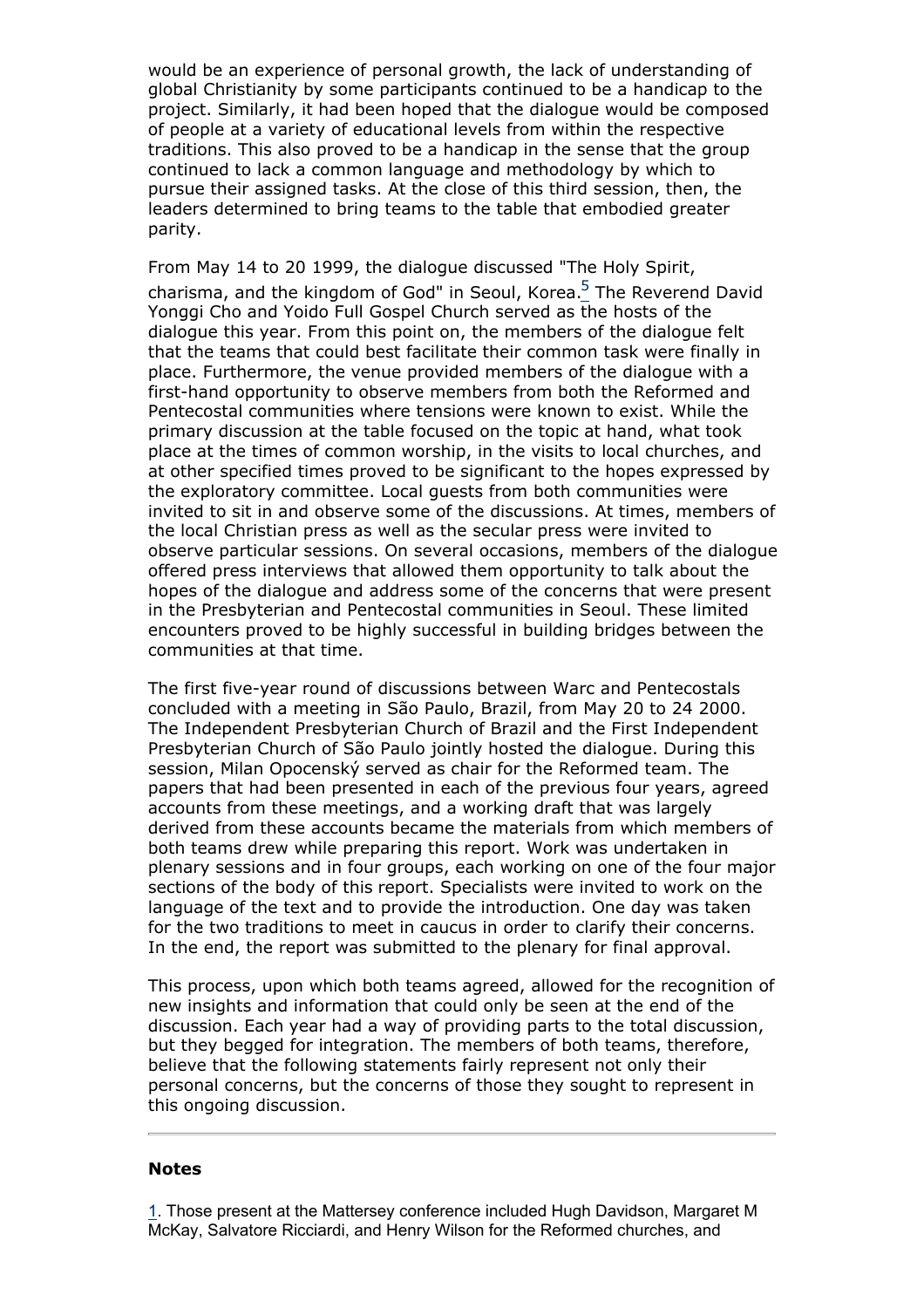Richard Israel, Frank Macchia, Jean-Daniel Pluss, and Cecil M Robeck, Jr. for the Pentecostals.

2. The presentations made in 1996 included Aldo Comba, "Spirituality and Ecumenism: Reformed", Abival Pires da Silveira, "Spirituality and Justice", and Henry Wilson, "Spirituality and Interpretation of Scripture", for the Reformed team; and Daniel Albrecht, "Spirituality and Ecumenism: Pentecostal", Anthea Butler, "Facets of Pentecostal Spirituality and Justice", and Richard Israel, "Pentecostal Spirituality and the Use of Scripture", for the Pentecostals. Edited versions of the papers by Anthea D Butler and Richard D Israel have since been published in Hubert van Beek, ed., Consultation with Pentecostals in the Americas: San Jose, Costa Rica, 4-8 June 1996 (Geneva, Switzerland: World Council of Churches, 1996), pp.28-55. Daniel Albrecht's paper was published under the title, "Pentecostal Spirituality: Ecumenical Potential and Challenge", in the Cyberjournal for Pentecostal Charismatic Research [www.pctii.org/cyberj/cyber2.html] #2 (July 1997).

3. In 1997, Wonsuk and Julie Ma collaborated on "An Immanent Encounter with the Transcendental: Proclamation and Manifestation in Pentecostal Worship", while Jan Veenhof wrote on the subject of "Orthodoxy and Fundamentalism" with a "Short Note on Prophecy", and Cephas Omenyo addressed "The Role of the Spirit in Proclamation and Manifestations of the Charismata within the Church" on behalf of the Reformed team.

4. In 1998, Byron Klaus delivered "The Holy Spirit and Mission in Eschatological Perspective: A Pentecostal Viewpoint", while Cephas Omenyo delivered the Reformed paper titled "The Holy Spirit and Mission in Eschatological Perspective".

5. In 1999, Yohan Hyun presented "The Holy Spirit, Charism and the Kingdom of God from the Reformed Perspective", while Frank D Macchia addressed "The Struggle for the Spirit in the Church: The Gifts of the Spirit and the Kingdom of God in Pentecostal perspective." Subsequent to the 1999 meeting in Seoul, these papers were published as Yohan Hyun and Frank Macchia, Spirit's Gifts - God's Reign, Theology & Worship Occasional Paper No.11 (Louisville, KY: Presbyterian Church [USA], Office of Theology and Worship, 1999), 66 pages.

#### **Spirit and word**

#### **The Spirit and the Word in the context of the Trinity**

Together, the members of the Pentecostal and the Reformed teams agree that we stand in communion with the Nicene-Constantinopolitan creed in our belief that the Holy Spirit is the lord and giver of life and, together with the Father and the Son, is to be worshipped and glorified. We also believe that the Father and the Son and the Spirit send the church into the world. We regard the older conception of the contrast between the Reformed and Pentecostal families as consisting of a difference in emphasis between the Word (Reformed) and the Spirit (Pentecostal) to be in need of correction. Both the Reformed and Pentecostal traditions consider Jesus Christ to be the criterion for the work of the Holy Spirit.

Pentecostals are aware that some have *viewed* the Pentecostal movement as overly concerned with the Holy Spirit. Though Pentecostals draw attention to the work of the Spirit, they do not generally detach this work from a Trinitarian understanding of God's activity. Pentecostals, in general, tend to agree together that God's work and our worshipful response have a certain Trinitarian structure (involving the Father through the Son in the power of the Spirit). Most Pentecostals accept a Trinitarian understanding of the Godhead, although a wing of the Pentecostal movement affirms only the oneness of God. This dialogue has not included any representatives from this wing of the larger Pentecostal movement. These Pentecostals are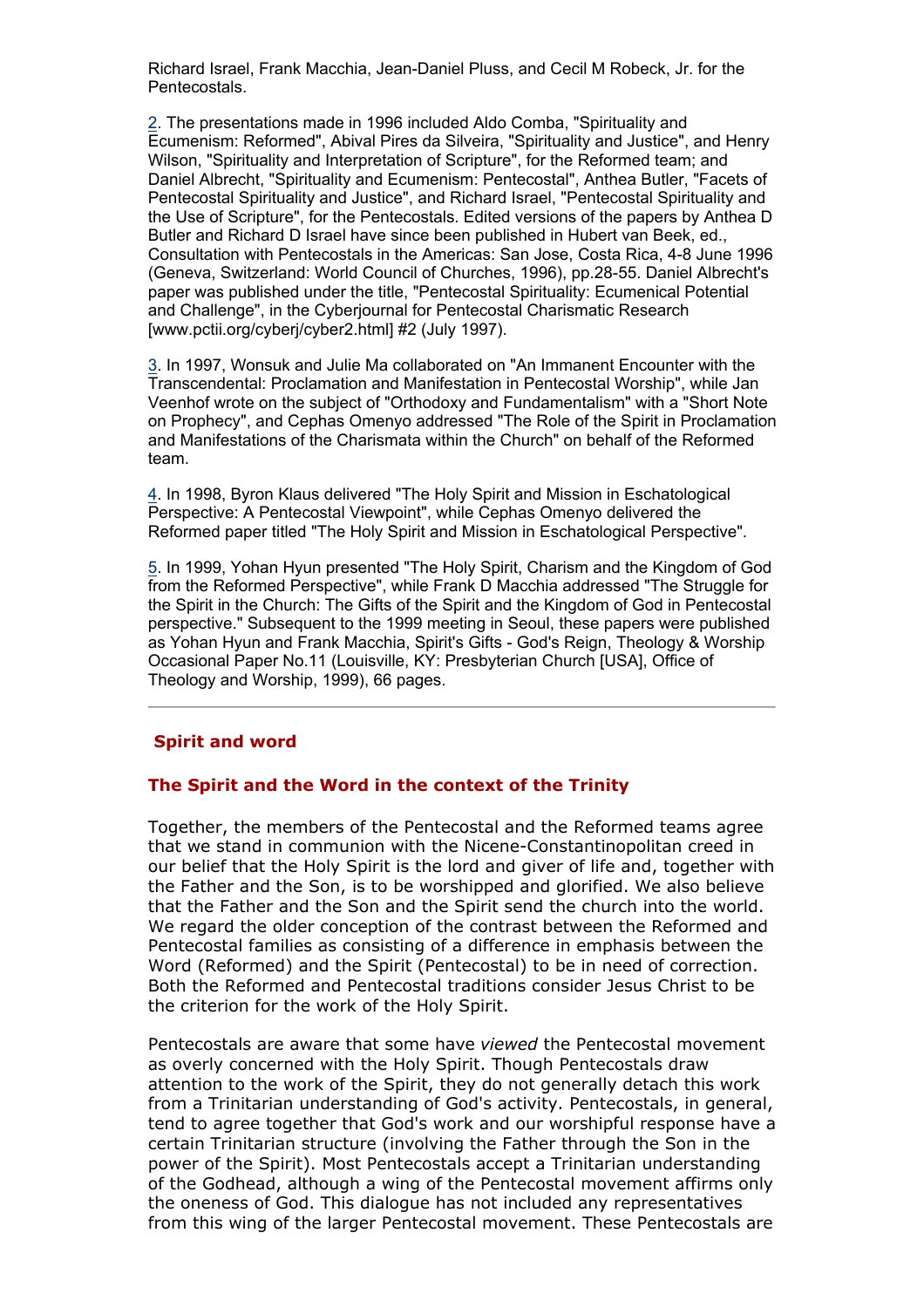sometimes known as "Apostolics", ", or "Jesus" Name" Pentecostals. They baptize according to Acts 2.38, and tend to embrace a modalist understanding of God. If there is a centre to the Pentecostal message, it is the person and work of Jesus Christ. From the beginning of the Pentecostal movement, its central message has referred to Jesus Christ as saviour, sanctifier, spirit baptizer, healer, and coming king. In fact, Pentecostal practice strives to conform to the biblical injunction that the yardstick of Christ must judge those things ascribed to the Holy Spirit.

In the context of the Holy Trinity, Reformed churches have affirmed the Christological criterion for the Spirit's work but they have also paid special attention to the work of the triune God in creation. The world is a good work of the triune God who called it into existence through the Word by the Spirit and continues to sustain it. In spite of sin and rebellion, the earth remains the "theatre of the glory of God." There is, as a consequence of this focus on the earth giving glory to God its Creator, an openness in the Reformed tradition to the work of the Spirit in creation and culture. We must fulfil our vocation in this world, over which Jesus Christ is Lord and which by the Spirit will be renewed and brought to its final consummation.

## **The Spirit and the Word in creation and culture**

We agree that God has revealed Godself decisively in Jesus Christ, the one in whom the fullness of the Godhead dwells. God's Son is the eternal Word of God, who became flesh (cf Jn 1.14, Heb 1.1-2, and Col 2.3, 9). In addition, God has revealed Godself through the Scriptures; and Scripture, as the Word of God, is not to be isolated from the agency of the Holy Spirit.

We agree that the Holy Spirit is present and active, not only in the Christian church, but also in human history and in various cultures. The work of the Spirit is broader than we think. Nevertheless, we believe that every culture, as well as our own churches, is in need of being reshaped by the Holy Spirit in accordance with the revelation in Jesus Christ as witnessed to in Scripture. We believe that Jesus Christ, the one in whom the fullness of God dwells, is the perfect icon of God, the decisive self-revelation to human beings (Heb 1).

With a focus on preaching and experiencing the ministry of Jesus Christ, Pentecostals have generally emphasized the work of the Spirit in culture as a preparation for the ministry of Christ through the church in the world. The corresponding emphasis has been on the sinfulness and needs of a "world without Christ'. More recently, some Pentecostals have begun to reflect on the role of the Spirit in creation and culture to reveal God and to accomplish God's just and holy will, but not to the extent of believing that there is saving grace outside of the ministry of the gospel. Jesus Christ is "the way, the truth, and the life'. On the other hand, without diminishing the unique role of Jesus Christ in God's saving plan, the Reformed tradition has regarded the role of the Spirit in culture more expansively and positively than solely as a preparation for the ministry of the gospel.

## **Spirit, proclamation, and spiritual discernment**

Together, we stress the mutual bond of the Word and the Spirit. Through the Holy Spirit, the Bible speaks the Word of God. The indispensable action of the Spirit makes the text into a living and life-giving testimony to Jesus Christ, transforming the lives of people, for Scripture is not a dead text. This confession involves more than an articulation of a biblical truth, or an expression of doctrine. It communicates how we understand, relate to, and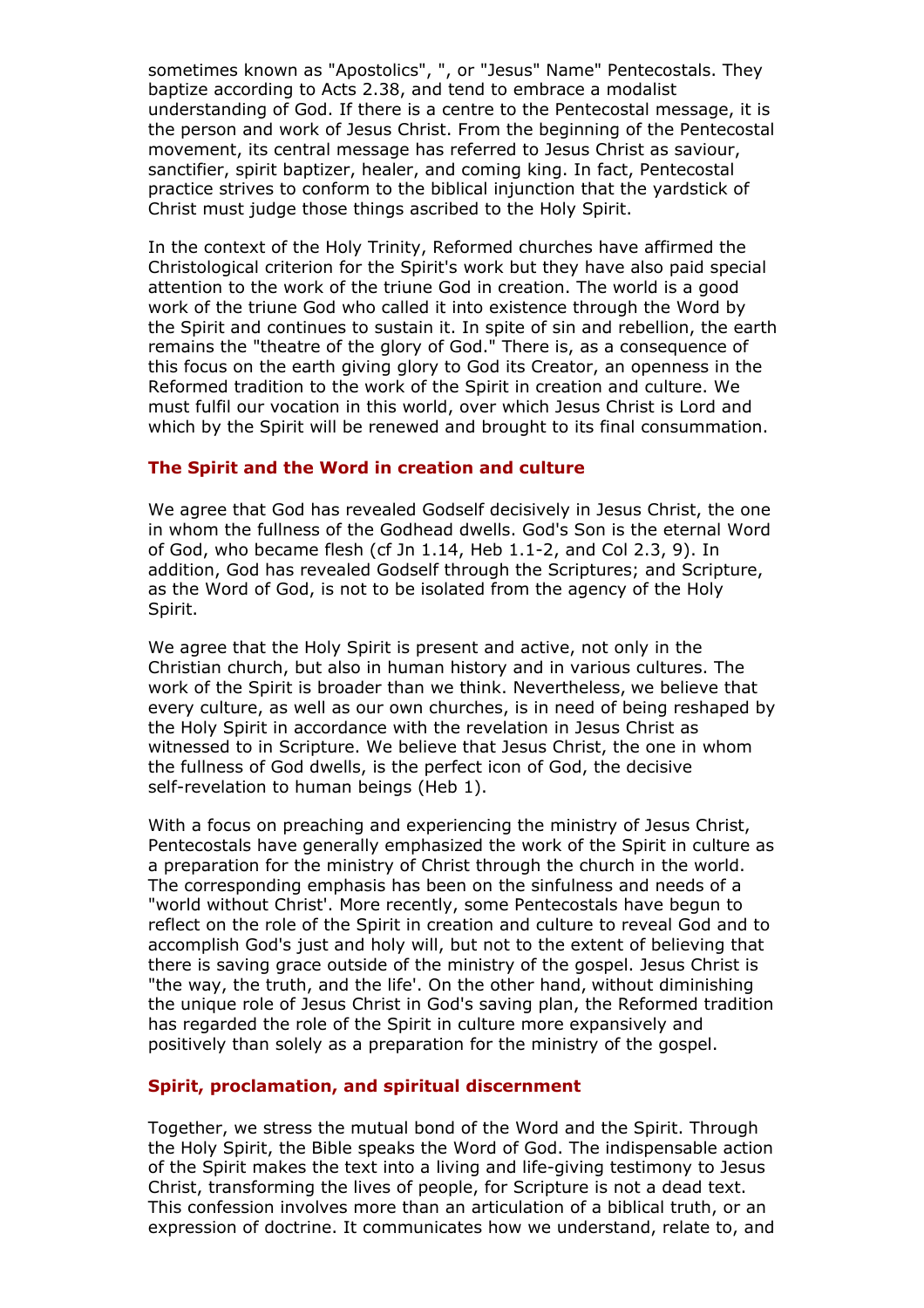engage the Bible in everyday life. The Bible nourishes the people of God and enables them to discern the spirits.

Pentecostals and most Reformed Christians believe that Jesus Christ is "the way, the truth, and the life" and, therefore, that no one can come to the Father except through the Son (Jn 14.6). The Holy Spirit convinces people of sin, righteousness, and judgment (Jn 16.8-11), leading toward a personal response to the divine invitation to seek him and to find him (Acts 17.27). Both traditions acknowledge that the Holy Spirit is at work among all peoples, including peoples of other faiths, preparing them to receive the proclaimed Word (Ps 139; Acts 14.15-17). There is, therefore, a common challenge for believers from both traditions to learn together the ways in which the Spirit of God teaches the church to utilize various cultural elements in the service of God and the proclamation of the Word of God.

Pentecostals affirm that Christians must continue to work for Jesus Christ through the empowerment of the Holy Spirit. By proclaiming the gospel, healing the sick, and confronting demonic powers, Pentecostals seek to be involved in a vibrant proclamation of the gospel, accompanied often by manifestations of the power of God. Healing is probably the most common manifestation of God's power among Pentecostal churches worldwide. Healings (including exorcisms) manifest the presence, compassion, and power of God.

For Pentecostals, the anointing of the Spirit makes proclamation an event and an encounter between people and God. A Spirit-empowered proclamation of the scriptural message thus holds an important place in Pentecostal worship services. But the communication of God's will and action in Pentecostal services is not confined to the event of proclamation. There are multiple gifts of the Holy Spirit at work in Pentecostal worship to channel God's presence and to communicate God's will. The locus of discernment tends to be distributed in many Pentecostal churches among the entire congregation, so that whether gathered in worship or dispersed in society, all members are called to exercise their gifts in ministry. In various times and places, some Pentecostals have even reported that the Spirit worked so dramatically through multiple, extraordinary gifts in a particular church service, that the preached Word of God was not given as it usually is. There is a tendency in many Pentecostal congregations to decentralize the communication of God's Word and to encourage ordinary believers to speak for God alongside the preaching ministry of the ordained minister.

Reciprocity is established between Word, Spirit, and community so that the Spirit enlivens the Word, the Word provides a context for the Spirit's work, and the community lives out the Spirit's directions. Pentecostals place priority on the "leading of the Spirit" both individually and corporately.

While Pentecostals employ different methods and approaches to interpret the Bible, central to their interpretation is the conviction that the Word of God speaks to today's world. Pentecostals strive to hear what the Word of God has to say to them and their era as they live in restored and ongoing continuity with the mighty acts of God recorded in the Bible. For Pentecostals, the Bible is a story; they read their lives into that story and that story into their lives. They stress returning to the experiences of God to which Scripture bears witness, but also moving forth into the world to witness to the deeds of God multiplied through them in new contexts. Essential to hearing the Word, therefore, is the spiritual openness and fitness of the interpreter. The gap between the Bible and the contemporary world, which is emphasized among Pentecostals, is not historical but spiritual.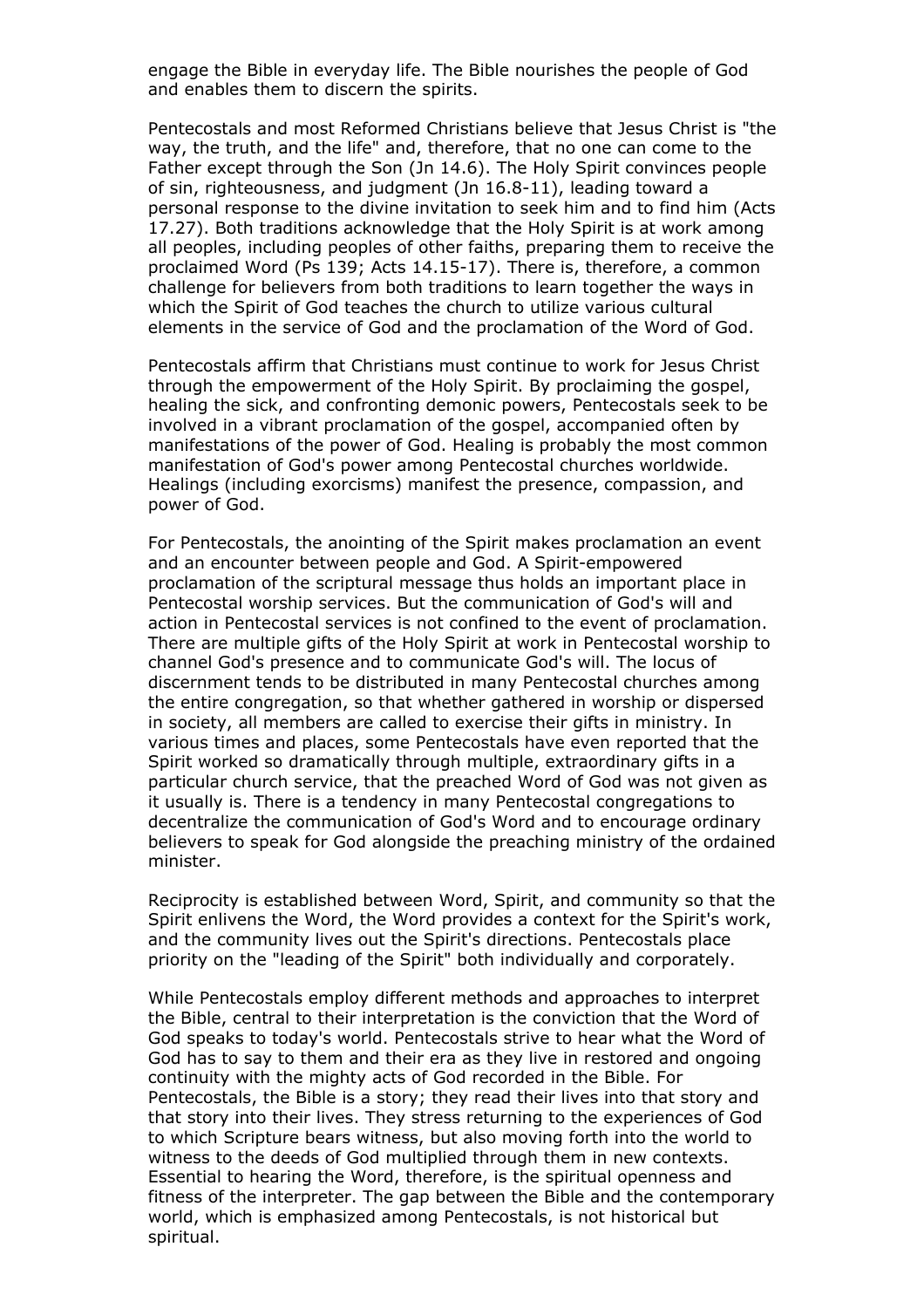Pentecostals generally advocate a disciplined study of the Bible that employs methods that do not alienate the reader from the text or cast doubt on the miraculous nature of God's deeds, whether in biblical times or now. For this reason, they have often been wary of historical-critical methods of interpreting the Bible. Some also follow the fundamentalist defences of the inerrancy of Scripture and strive to enter the modernistic struggle over the proper use of historical method in interpreting the Bible. Others are trying, instead, to explore postmodern interpretations of the Bible in order to transcend the limits of historical investigation in encountering the meaning of Scripture. But Pentecostals normally emphasize that the Bible speaks and transforms lives only through the work of the Holy Spirit.

While Pentecostals originally came from diverse denominational backgrounds, they sought to go beyond what they had commonly experienced as "dead forms and creeds" to a "living, practical Christianity'. Thus, the revelation of God through the preaching of the Bible was aided, not by conscious devotion to past denominational traditions, but to various signs and wonders of the Spirit indicating the last days, one of the important ones being prophecy. It is a Pentecostal conviction that the Spirit of God can speak through ordinary Christians in various ways that are consistent with the biblical message (I Cor 12-14). Ideally, these inspired words aid the preached word in making the will of God revealed in Scripture dynamic and relevant to particular needs in the church. As the Acts of the Apostles shows, the church is to be directed today by the Spirit prophetically. "Let those who have an ear to hear, hear what the Spirit is saying to the churches (Rev 1-3).'

The Bible is essential to Reformed faith and life. People entering a Reformed church normally find a Bible on the communion table or the pulpit. That the Bible is open indicates that God wants to speak. The Word of God wants to answer questions that people may carry in their hearts. The Word also wants to put a vital question to those who enter the church. Keeping an open Bible in the church is a symbolic act, which affirms that the Bible is central in Reformed experience and worship. The decisive moment in the worship service is, indeed, the reading and preaching of the Word. The entire liturgy is structured to keep preaching of the Word at the centre. However, the Bible is not an end in itself, for both Scripture and preaching point to the living Word, Jesus Christ.

Reformed churches understand that the Word of God is addressed to the whole people of God. Thus, congregations emphasize teaching, studying, discussing and learning the Scriptures so that the community of faith and all its members may hear the Word of God in its fullness.

In previous centuries, Reformed theologians usually said that all signs and wonders were confined to the apostolic age. Increasingly, theologians, pastors and church members see that this opinion finds no ground in the Scriptures. However, a careful reading of Paul's letters leads Reformed Christians to the conviction that it would be wrong to concentrate attention on the so-called supernatural gifts, such as glossolalia and healing. In the Pauline lists of spiritual gifts, the more common gifts, such as leading, organizing and teaching, are mentioned in juxtaposition with the more spectacular gifts. In fact, we cannot sharply differentiate "supernatural gifts" from "natural" gifts. What we see as "natural" can be seen as a miracle, whether in nature, personal experience, or the history of humankind. This is evident in the "miracles" of the growing concern for the equality of women and men, the abolition of apartheid, and the struggle for the abolition of weapons of mass destruction. In these events and efforts,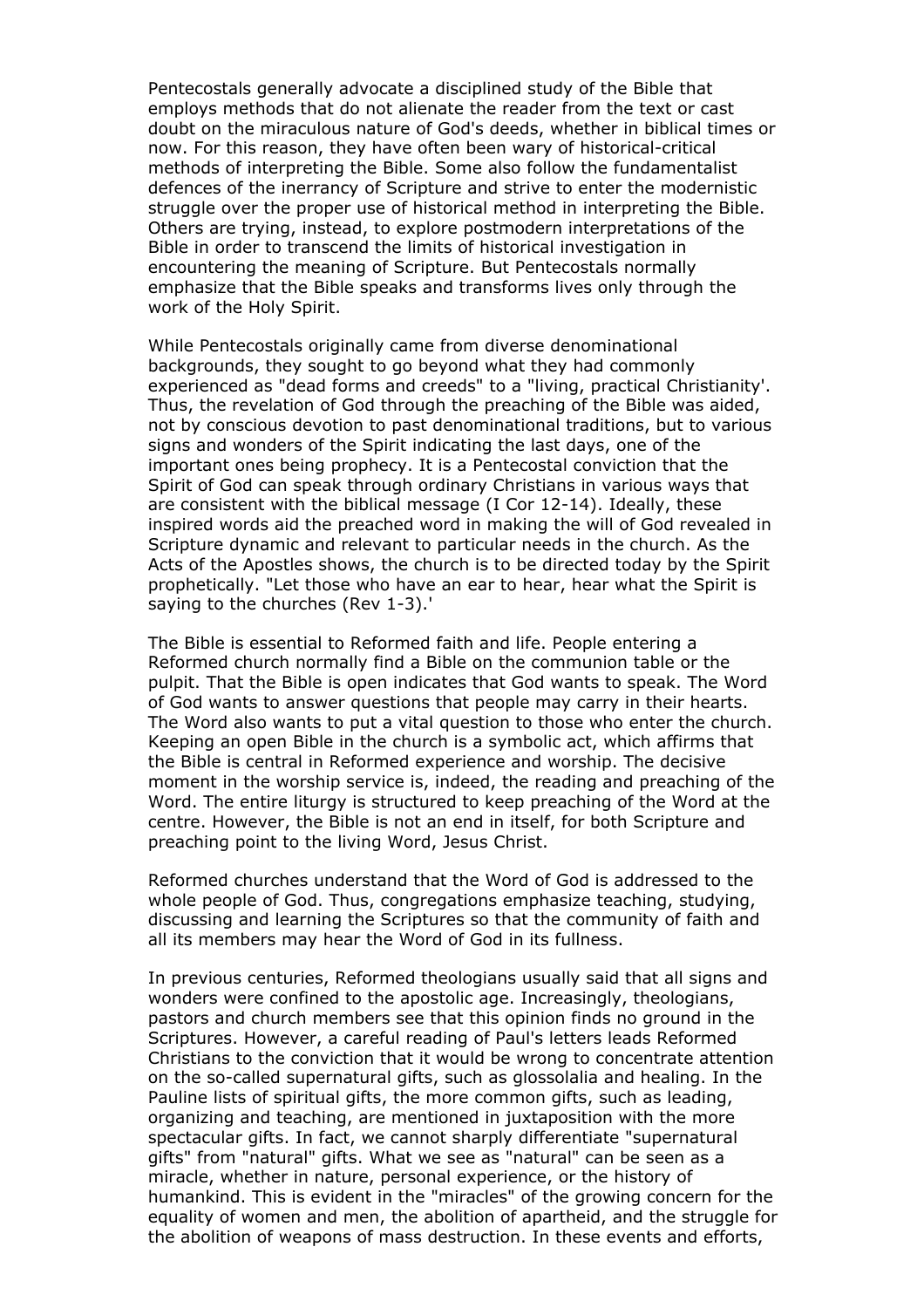we may see the Spirit working in our day for the healing of the world.

Reformed people acknowledge that the Word of God comes to them through the faithfulness of those who have preserved and proclaimed it, giving witness in ministry and mission throughout the centuries. The Apostle Paul underscores the importance of tradition when he gives instruction concerning foundational elements of the Christian message, such as the resurrection of Jesus Christ (I Cor 15.3) and the Lord's Supper (I Cor 11.23). Because the Word has reached us over a long span of time, it should be approached through any means of interpretation that will make its message intelligible. One of these means, though not the only one, is the historical-critical method. No interpretative method may take the place of the Word itself. While exegetical work helps the church discern meaning in Scriptures, it is only by the Holy Spirit that the Scriptures become the living Word of God for the church.

The Word of God addresses not only the church or individuals, but also the entire world, which God has deeply loved (Jn 3.16). This is why proclaiming the Word and living in obedience to the Word is central to the Reformed tradition, enabling the church to oppose all oppressive situations in the name of God. Such opposition is normally termed the "prophetic" task of the church, but it cannot be taken for granted that any proclamation is "prophetic'. In any case, the prophetic Word is first addressed to the church and so the first task of the church is to listen to the prophets and then - faithfully and humbly - to make the meaning of God's Word clear to the present generation. The Word proclaimed by the church may become prophetic only when and where it pleases God, and it is only "after the fact" that a proclamation by a church may be considered prophetic.

Pentecostal and Reformed Christians conclude that the Bible is the Word of God in its witness to Jesus Christ through the work of the Holy Spirit. They tend to have different expectations concerning the role of the Spirit in culture and the significance of extraordinary gifts of the Spirit in manifesting the power of God in the proclamation of the gospel. Thus, we affirm the Bible as the Word of God, an instrument of the Spirit to proclaim the grace of Jesus Christ to all people. The Word of God inscripturated in the Bible becomes the living Word that speaks by the action of the Spirit of God, because the Spirit, who speaks through the Bible, is the same Spirit who was present in the formation of the Scriptures. This role of the Bible as an instrument of the Spirit may not be understood in an exclusive way, however, for the Spirit cannot be confined to the text of the Bible. We of the Pentecostal and the Reformed traditions may understand the prophetic task of the church somewhat differently, but we agree that the Spirit of God continues to speak in and through the church in a way consistent with the biblical message.

#### **The Holy Spirit and the church**

The teams of Pentecostal and Reformed theologians share the following affirmations about the Holy Spirit and the church.

- The church is the creature of the Word and Spirit.
- The church is the community of the Holy Spirit's leading.
- The church is the community of the Spirit's gifts.
- >The church is *in* but not *of* the world.

In each of these areas of common conviction, Reformed and Pentecostal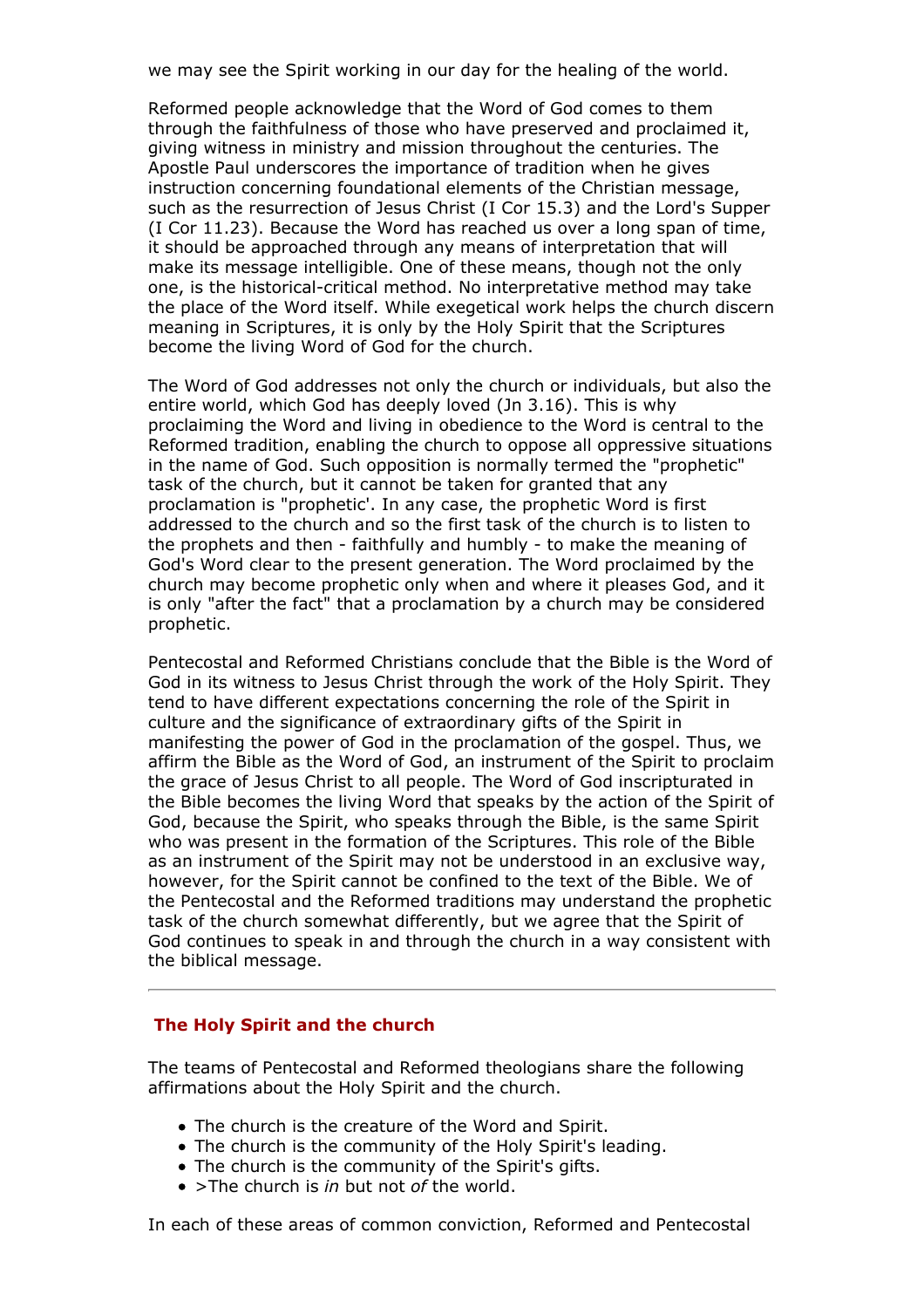emphases are often different. These differences are sometimes complementary, sometimes divergent. In all cases, however, ongoing dialogue helps to clarify complementarities and divergences, as well as suggest ways of deepening the ongoing conversations between us.

#### **The church is the creature of the Word and Spirit**

Reformed and Pentecostal Christians share the firm conviction that the church is God's creation. The church is a people called by the Word and shaped by the Spirit, all to the glory of God. The gracious action of God precedes all human forms, communities, and institutions. In speaking of the church, we stress the mutual connection of Word and Spirit, and the church as creature of the Word and Spirit called upon to respond to God's grace by worship in spirit and in truth. However, Pentecostal and Reformed Christians may use different language to express this common conviction.

Reformed Christians tend to use the language of "covenant" to describe the initiative of God and the formation of God's people. The covenant is the expression of God's gracious action in Christ to reconcile us to Godself, and to one another. Reformed understanding of the church is based on both the promises and the commandments of God. The deepest intention of the covenant is the reconciled life, for reconciliation in Jesus Christ is the basis and motive for life according to the will of God through the power of the Spirit. The shape of the covenant is expressed in the two great commandments - love of God and love of neighbour. Reformed Christians tend to identify the faithful church as that community where the Word of God is rightly preached and heard, and where the sacraments are celebrated according to Christ's institution. Reformed Christians thus affirm that we receive the gospel of Christ through the living community of faith, which is sustained and nurtured though the Word of God, as the Holy Spirit seals the Word in us.

Pentecostals tend to use the language of "the outpouring of the Spirit" to describe the initiative of God and the formation of the church as the body of Christ. They tend to identify the faithful church as the community where Jesus Christ is lifted up, the Word of God is preached and obeyed, and where the Spirit's gifts are manifested in the lives of believers. The Spirit sovereignly bestows charisms upon the community and its members. These gifts of the Spirit manifest themselves in a variety of ways so that the role of the Word and the function of the Spirit are contextualized within the community. Each Pentecostal community, formed by the outpouring of the Spirit and shaped by the Spirit's gifts, discerns what the Spirit is saying to the church through the Word and is thereby shaped by the Spirit in conformity to the Word.

From the covenant it follows that Reformed Christians nurture an awareness of living in congregations, whereas Pentecostal Christians tend to focus more upon the life of the local assembly as it gathers together in the name of Jesus Christ in the power of the Holy Spirit.

The common affirmation that the church is the creature of the Word and Spirit can lead us into fruitful conversations regarding the ways the Word is given space among us and the ways the Spirit moves among us. Both Pentecostal and Reformed Christians understand worship as the church's primary response to God's grace. Furthermore, both understand that it is the Spirit who enables faithful worship by the community. Yet the two communities of faith express the Spirit's presence and action differently. Much more conversation should occur on the concrete reality of worship. Deeper dialogue concerning the role of sacraments or ordinances, and the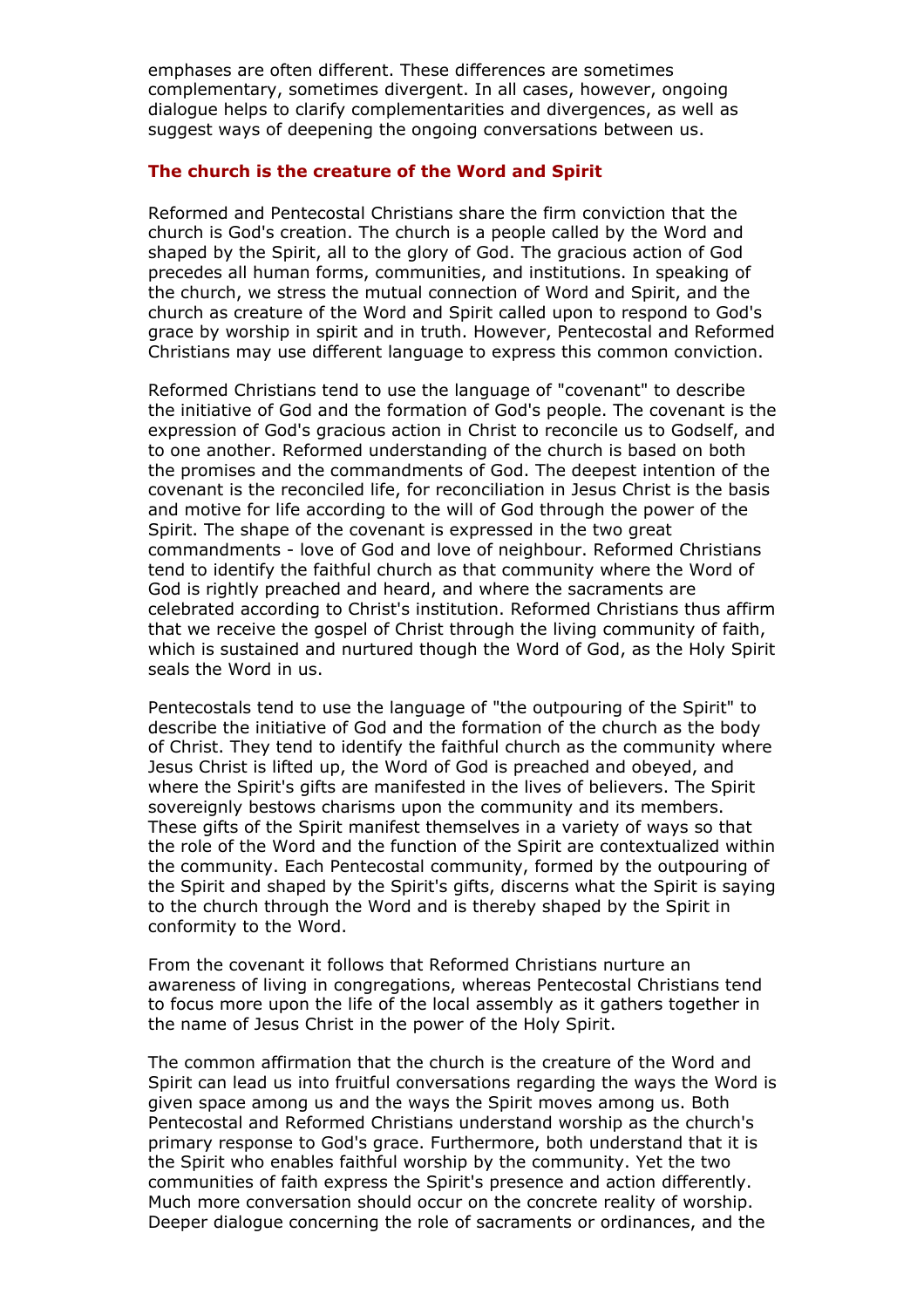place of the Holy Spirit's gifts, may lead to mutual enrichment.

### **The church is the community of the Holy Spirit's leading**

Both Pentecostal and Reformed Christians recognize the Spirit's leadership in the church as the church confesses its faith, gathers as a community of worship, grows in edification and fellowship, and responds to its mission in the world. In these and other ways the church is facilitated by the Spirit's guidance in the process of spiritual discernment.

Reformed communities affirm that the Spirit leads the church as a community in ongoing confession of Christian faith. Reformed people have always been confession-making people, exercising their God-given freedom and obligation to confess the faith in each time and place. From the earliest beginnings of the Reformation through the 20th century, Reformed communities have formulated creeds and confessions that express the lived faith of concrete communities. The churches acknowledge the ongoing guidance of the Spirit to lead the community of faith into the truth and to make the gospel intelligible and relevant to specific places and times. This ongoing reformulation of confessions is based on fidelity to the Scriptures - the Word of God that bears witness to the incarnate Word of God.

Reformed churches strive to reach consensus through mutual discernment of Word and Spirit. Yet we confess that we are imperfect hearers of the Word who may resist the Spirit's leading. As a community of redeemed sinners, we remain sinners nonetheless. "Let anyone who has an ear listen to what the Spirit is saying to the churches.'

While some Pentecostals have enacted confessions or statements of faith written in formal propositions, frequently they manifest their beliefs through expressions of personal testimony made in daily life and worship. Pentecostals explicitly affirm that it is the Spirit who both leads and enables them to worship God. They attempt to be sensitive to the movement of the Holy Spirit because they believe that the Spirit leads them into all truth and points them towards Jesus Christ.

Reformed worship is the place where the gathered community confesses common faith. In creeds and confessions from the early church, the Reformation period and contemporary settings, the worshipping assembly gives voice to the beliefs that bind individual believers together in common faith, life and witness.

Ideally, spiritual discernment plays an essential role in Pentecostalism. The practice of Pentecostal spirituality collectively prepares congregations, ministries and denominations to discern God's will in concrete situations. Functioning within many dimensions of the church as community, the discernment dynamic relies upon the Spirit's assistance and leadership for an authentication of communal prayer. This is manifested in a collective inner witness that is consistent with Scripture. Prayerful deliberations or conversations enable the local church to arrive at consensus about its response to an issue or situation. Included in the communal discernment is the interaction between Pentecostals and society.

Social changes and developments sometimes awaken a Christian group to the need to wrestle with an issue. Coupled with communal discernment is personal discernment by each member. Each person participates in the discernment, ascertaining her or his judgment on the emerging or established consensus. Pivotal in personal discernment is the role of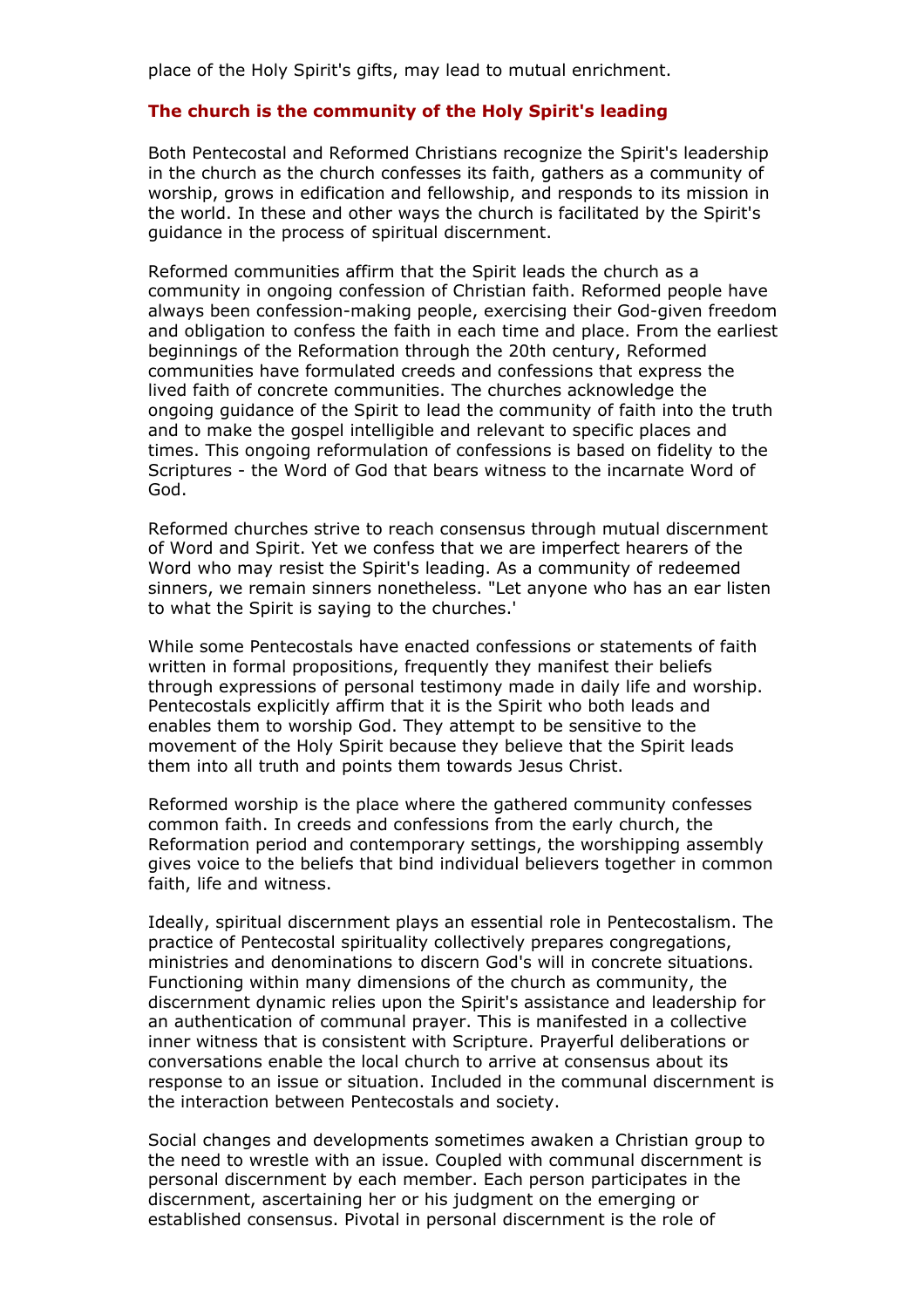conscience. While the term is rarely used among Pentecostals, it is often implied. In the personal discernment of individual Pentecostals, the conscience is shaped, in part, by their spirituality.

The Pentecostal expectation is that the exercise of discernment is distributed throughout the entire congregation. Whether gathered in worship or dispersed in society, all are called to exercise their gifts in ministry. All individuals are accountable to the group and any individual may challenge the group as to who has "the mind of the Spirit'. Discernment, then, requires active participation by all the members of the community. They listen for the Spirit to speak through the Word communicated by preaching, teaching, testimony and action. They are encouraged to bring their Bibles to meetings and to read them for themselves. They weigh the value of the proclamation they hear by reference to Scripture as well as "promptings" of the Spirit and prayerful reflection.

#### **The church is the community of the Spirit's gifts**

Although the gifts of the Spirit are often associated with Pentecostal churches, Reformed churches also acknowledge that the church is established and maintained by the gracious presence of the Spirit who gives gifts to the people of God. Pentecostal and Reformed ways of speaking about and also receiving the gifts vary, yet both affirm that the Holy Spirit's charisms are constitutive of ecclesial life.

Pentecostals affirm that spiritual gifts enhance the faith of believers, deepen their fellowship with God, edify the church, and empower mission in the world. Pentecostals love and respect the Word of God, so they expect God's Spirit to reveal his power through manifestations of grace. These manifestations of spiritual gifts are signs that God is with God's people. Spiritual gifts such as healing, prophesying, casting out demons, speaking in tongues, and other charisms enrich the lives of persons and the life of the community of faith.

The participants in this dialogue affirm that the gifts of God to the church are real, the Holy Spirit is the giver of gifts to the church, and the gifts are given to the church to work together for the common good. Reformed as well as many Pentecostal churches acknowledge that their understanding of the Spirit's gifts is broader than the classic list of spiritual gifts in 1 Cor 12.8-10. Furthermore, consideration of the Spirit's gifts is shaped by the overarching theme found in 1 Cor 12.4-7: "Now there are varieties of gifts, but the same Spirit, and there are varieties of service, but the same Lord; and there are varieties of activities, but it is the same God who activates all of them in everyone. To each is given a manifestation of the Spirit for the common good.'

Reformed Christians affirm that the Spirit's gifts are experienced in the congregational life of Reformed churches. Every congregation can point to numerous instances where, in official and unofficial ways, words and acts have led congregations in faithfulness. Wherever in the church acts of reconciliation are initiated, words of the good news of Christ are proclaimed, gestures of consolation are shared, injustices addressed, or prayers for healing and wholeness are uttered, the Holy Spirit is at work among the people of God. Yet representatives of Reformed churches confess that their churches are sometimes too casual in seeking and receiving the Spirit's gifts. Reformed Christians must proclaim forcefully that it is God who gives the gifts, and not we ourselves.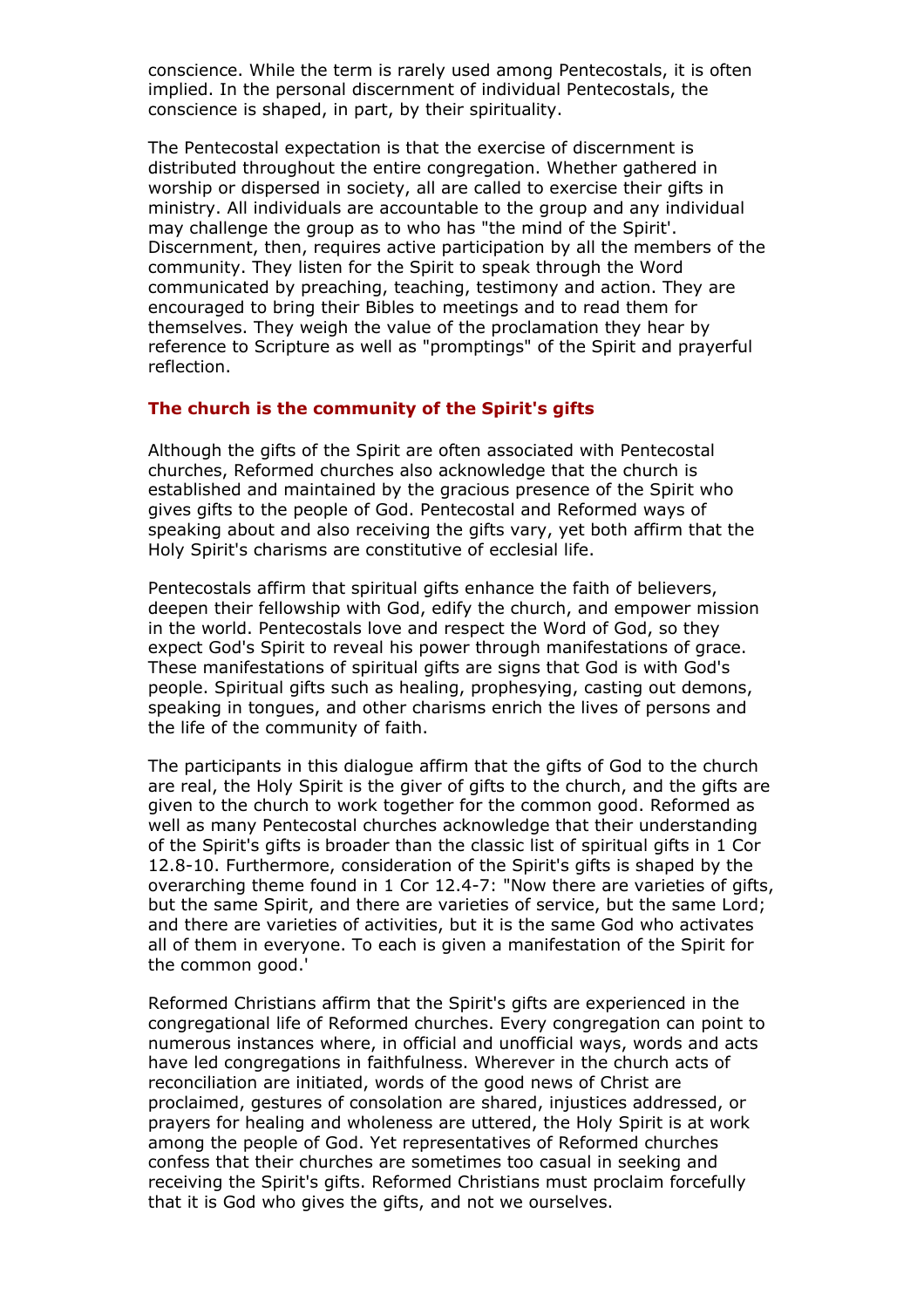As we, the Reformed and Pentecostal participants in this dialogue, have reflected on the biblical texts and the life of the church, we have been convinced that no single gift or set of gifts is normative for every believer, every congregation or every church in every time, or place. We share the conviction that gifts are not permanent possessions of believers or congregations, for the Spirit gives various gifts at different places as those gifts are needed.

We also agree that no biblical listing of gifts is a template to be laid over the entire church. On the one hand, we recognize that many Pentecostals limit the gifts of the Holy Spirit to those mentioned in 1 Cor 12.8-10. They do not value the charismatic nature of those mentioned elsewhere in the Bible (cf 1 Cor 12.27-30; Rom 12.3-8; Eph 4.11; 1 Pet 4.10-11). On the other hand, many Reformed Christians recognize the theoretical possibility that the gifts mentioned in 1 Cor 12.8-10 might somewhere be appropriately exercised, but normally they do not encourage or even sanction them to be exercised in their own services. In addition, there are those in both traditions who value one gift over the contribution of another, or who seem to limit the Holy Spirit's sovereign distribution of gifts.

These things being said, it is important to note that most Pentecostals affirm the fact that the gift of tongues is not expected to be given to all Christians. Many of them do argue, however, that the ability for Christians to speak in tongues enjoys a privileged position. They contend that the Pentecostal experience enjoyed by the 120 in Acts 2, an experience in which they spoke in other tongues as the Spirit gave them utterance, is ultimately available to all who believe (Acts 2.38-39). In this sense, many Pentecostals distinguish between speaking in tongues as a gift of the Holy Spirit (not available to all) and speaking in tongues as sign or evidence (potentially available to all) that one has been baptized with the Holy Spirit (Acts 1.8, 2.1-4).

It is our common conclusion that these Reformed and Pentecostal positions are ultimately no less than concessions to the reality of our separated existence as Christian churches. We believe that those who embrace these positions, or elevate their status by giving voice to them in doctrinal or political statements, must be challenged to recognize their limitations. They need to be asked to broaden their understanding of the gifts which the Holy Spirit desires to give to the church. Only in so doing can they enter fully into the life of the church as the body of Christ. Only in so doing can they participate in what it means to be a priesthood of all believers. Only in so doing can they experience the fullness of what Joel prophesied, and Peter proclaimed on the day of Pentecost, that God's Spirit would be poured out on all flesh, thereby equipping them to participate in God's work in the world.

Reformed Christians affirm that God calls men and women and endows them with different gifts to exercise various forms of ministry in order to equip the whole people of God for mission in the world. Reformed churches express this conviction by affirming that all are commissioned to ministry by their baptism. The classic understanding of "priesthood of all believers" leads Reformed churches to encourage all Christians to participate fully in the life and ministry of the church. Some Reformed churches embody the ministry of the whole people of God by not confining ordained office to the ministry of Word and sacrament. These churches ordain persons as elders and deacons to be full partners with ministers in the service of the church. Other churches commission members to such ministries of the church as caring for the poor and the marginalized, teaching Sunday school, leading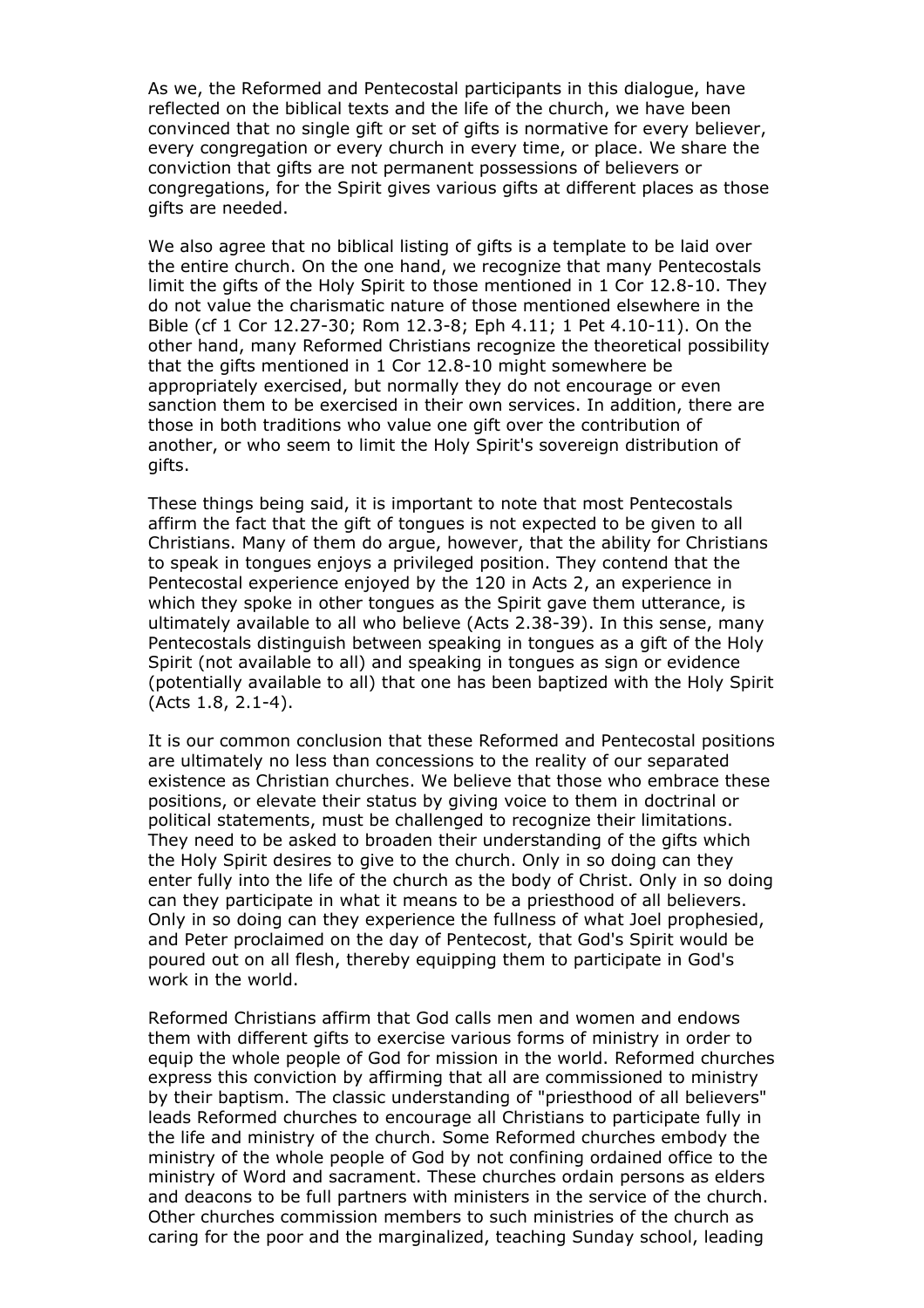youth ministries, furthering women's ministries, and more. Thus, the gifts given to individual members are recognized and encouraged.

#### **The church is in but not of the world**

Both teams in this dialogue affirm that since the church is meant to be an instrument for the transformation of the world, "it is *in* the world, but not *of* the world." The church as the community of believers should be a "model", making evident - even in an inadequate way - what the future kingdom will be. Just as unity in the faith is manifested on the local level through the reciprocal love of the members of the congregation, similarly the unity of the Spirit already granted to us by God is manifested in the relations between congregations, groups, churches, and denominations on the regional, national, and global levels.

The church works in fidelity with the Word and Spirit to live out the message and will of God. The members of the community offer themselves up as the eyes, ears, mouths and hands, which allow the Spirit and the Word to address needs that arise in the church or the world.

From time to time, Reformed churches have been involved in prophetic acts to alter oppressive situations in society. Sometimes, Reformed churches have been part of oppressive structures. Thus, the church's life must be informed by the sustained study and application of Scripture to various situations and social systems, and also by active engagement in the various aspects of society as the church bears witness to the reign of God.

Pentecostals focus more on individuals than on structures, viewing persons as individuals. When a person is in need, Pentecostals will often attend to the immediate need, without always analysing the systemic issues that might give rise to the situation. As they probe more deeply, they uncover systemic issues that produce or aggravate the pastoral issue being addressed. Some Pentecostals, then, confront systemic issues out of strong pastoral concerns about an individual or a group of people. While Pentecostals have frequently been stereotypically portrayed as passive and "other-worldly", programmes of personal renewal at

## **The Holy Spirit and mission**

#### **Holy Spirit and Missio Dei**

The relation between the Holy Spirit and mission clarifies the issue of who determines mission and how mission is best carried out in each context. Is mission primarily the work of the church or does the church participate in the mission initiated by God?

When we say we are involved in *Missio Dei* it is a correction of the notion that the mission in which Christians are involved is only the mission of the church. The church is a sign of the reign of God that has been inaugurated by Jesus Christ. While it has been called into this privilege, it does not claim to limit God's reign and sovereignty in all God's creation. We see that mission has its source and authority in the triune God. The biblical foundation points to the imperative for us to witness to all people in word and deed (Mt 28.18-20; Lk 24.46-47; Jn 20.21-23; Acts 1.8).

We affirm that the Holy Spirit empowers women and men for mission in God's world. In the Reformed community it is not usual to define this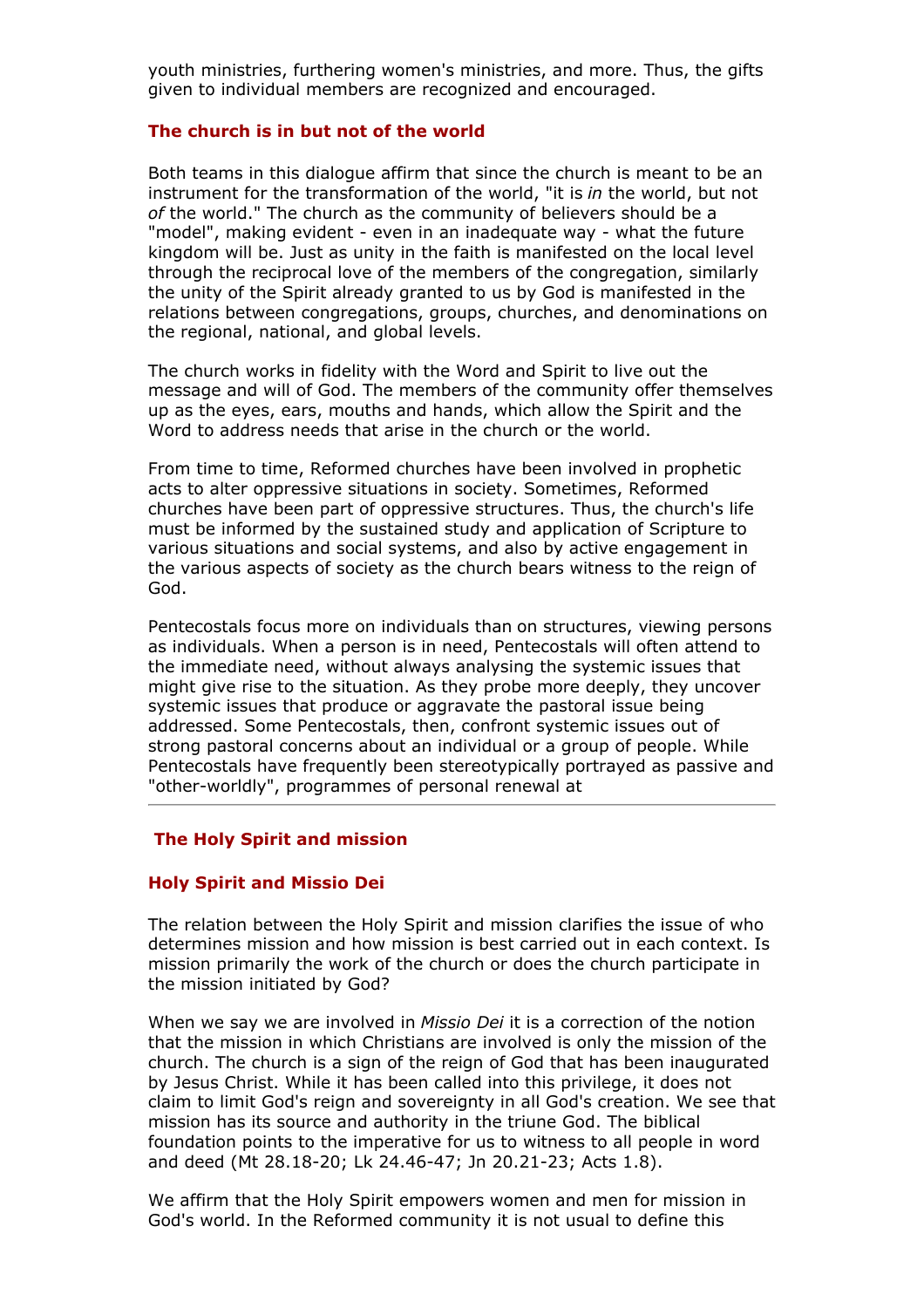empowerment as the baptism with the Holy Spirit. The empowerment as a gift is implied in the grace given to the members of the communities. In recent times, however, it has been recognized that bestowal of grace has a goal: that Christians may become co-workers of God in Jesus Christ (1 Cor 3.9). Therefore, some have proposed the concept of "vocation" as an element with specific significance beside justification and sanctification.

In the experience of Acts 2, Pentecostals are convinced that they have a mandate for mission before the return of the Lord. They see that mandate as rooted in the eschatological significance of the prophecy in Joel 2.28-30. Most Pentecostals believe that baptism in the Holy Spirit is for the empowerment of believers to be effective witnesses of the gospel to the ends of the earth (Acts 1.8). This empowerment includes divine calling, equipping, commissioning, and the continuing presence of the Holy Spirit throughout mission.

Together, we affirm that *Missio Dei* has implications for the ways we view culture and religions. We believe that the sovereign God is present in all societies and cultures. We believe that the Spirit of Christ goes ahead of the church to prepare the ground for the reception of the gospel.

## **Holy Spirit and culture**

Pentecostals and Reformed believers are both challenged to learn together the ways in which the Spirit of God teaches the church to utilize various cultural elements and how these elements can be put into the service of God, in accordance with the biblical revelation.

The Holy Spirit is present and active in human history and culture as a whole as well as in the Christian church. However, every culture has to be transformed and reshaped by the Holy Spirit, in accordance with the revelation of Jesus Christ as witnessed to in Scripture.

Pentecostals emphasize the work of the Spirit in support of the missionary outreach of the church in the world. Their conviction is that human culture stands in alienation from God and God's truth. The ministry of the gospel is meant to liberate people from captivity to that which is godless in culture. They further believe that godlessness in culture degrades human dignity and occasions, social oppression. The ministry of the gospel implies first the salvation of humanity, but also the enhancement of human dignity and liberation.

Pentecostals and Reformed people believe that cultures are elements within God's creation and so embody many positive elements despite the existence of sin. The relationship between the gospel and culture is dialogical; no one operates in a cultural vacuum. Therefore, witness to the gospel should be embodied in culture. Our mission efforts demonstrate that we have not always paid due attention to issues of culture.

Whether there are salvific elements in other religions, however, is currently being debated by individual theologians within the Reformed family. While Pentecostals and many Reformed find it impossible to accept the idea that salvation might be found outside Jesus Christ, some Reformed agree with the ecumenical observation made at the world conference on mission and evangelism in San Antonio, Texas, USA in 1989, that "We cannot point to any other way of salvation than Jesus Christ, at the same time, we cannot set limits to the saving power of God $^7$  (cf Acts 17.28).

On the whole, Pentecostals do not acknowledge the presence of salvific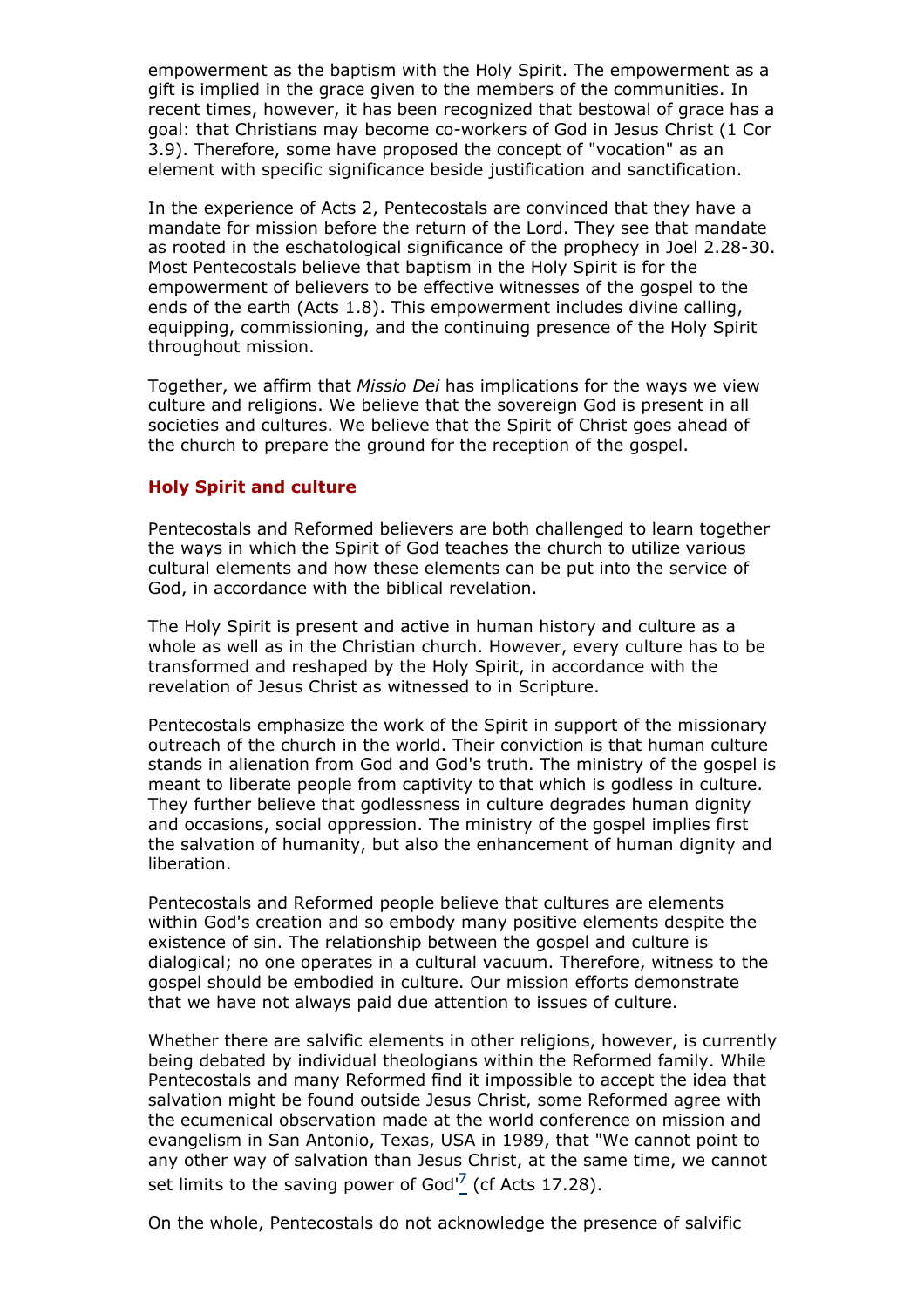elements in non-Christian religions because they view this as contrary to the teaching of the Bible. The church is called to discern the spirits through the charism of the Holy Spirit informed by the Word of God (1 Corinthians 12.10, 14.29; cf. 1 Thessalonians 5.19-21; 1 Jn 4.2-3). Pentecostals, like many of the early Christians, are sensitive to the elements in other religions that oppose biblical teaching. They are, therefore, encouraged to received the guidance of the Holy Spirit.

## **The multifaceted mission**

Within an eschatological perspective, the mission of the church is to witness to the truth that the kingdom of God, which yet awaits full consummation in the future, has already broken into the present age in Jesus Christ. The ministry of Jesus Christ, therefore, continues in the world by the power of the Spirit working through the eschatological people of God. The integrity of mission is bound up in a commitment to multi-dimensional mission. Those dimensions include, but are not limited to, proclamation of the gospel (Mt 28.19-20, Acts 1.8), fellowship (2 Cor 5.17-20), service to the world (Mt 25.34-36), worship, and justice (Acts 2.42-47).

## **Service to the world**

The grace of the Holy Spirit, given to us by Jesus Christ through the proclamation of the reign of God, prompts us to serve and participate in the mission of God in the world. This mission includes both proclamation and social engagement, which cannot be separated. Mission is concerned with the righteousness of our horizontal relationship with our neighbours and nature, as well as the vertical relationship with God.

We recognize that the understanding of mission varies with the social location of the given situation. The Holy Spirit empowers and leads us to work for the structural transformation of society as well as the individual transformation of ourselves without committing the church to a specific political ideology. This transformation is an ongoing process and realization of the prayer for the coming of the kingdom of God.

7. "Reports of the Sections: Section I: Turning to the Living God", in the International Review of Mission LXXVIII, Nos.311-312 (July/October 1989), p.351.

## **Spirit and kingdom**

## **Working definition of the kingdom**

The kingdom of God is apocalyptic and prophetic, both present gift and future hope. The kingdom of God is the broad theological term that represents God's sovereign, gracious, and transformative reign of righteousness and truth in the face of, but also beyond the forces of evil and sin. The kingdom cannot be identified strictly with earthly rule, although God reigns and acts in history. Neither can the kingdom be identified strictly with the church, although the church and all creation exist in the eschatological hope of the fulfilment of the kingdom.

## **Spirit, kingdom, and eschatology**

Eschatology has often been confined to a theology of the last things,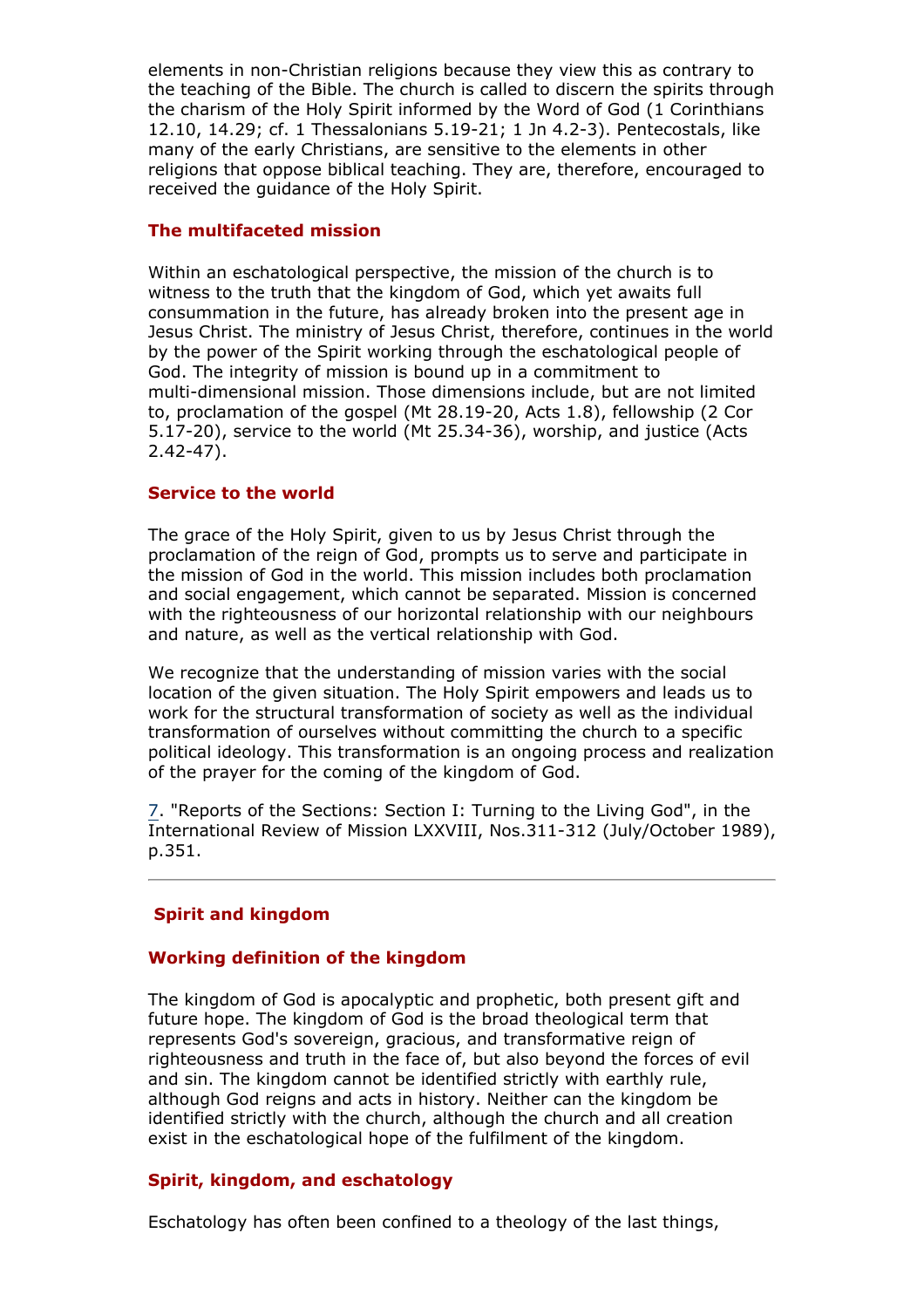related to the consummation of the kingdom of God. For Reformed and Pentecostal churches, eschatology is not only a theology of the last things as the concluding part of our doctrinal system, but also an overall perspective of our theology and life. Although the kingdom of God has already come in Jesus Christ through the power of the Spirit, it is yet to be fulfilled in the future with the return of Christ. Until then, God rules in the world in the power of the Spirit, who grants a foretaste of the fulfilled kingdom (2 Cor 1.22; 5.5; Eph 1.7-14). God calls us to proclaim and participate in the kingdom of God.

Reformed and Pentecostal churches agree that the church is birthed by the Spirit and serves as an instrument of the kingdom that Jesus Christ proclaimed and inaugurated. The church is called to serve the kingdom, rather than be self-serving or an end in itself. The Spirit's role in ushering in the kingdom relates to its presence in the church

Both Reformed and Pentecostals also agree that the gospel that is at the heart of the church's mission, therefore, is not only directed to individual life in the Spirit and to hope for life after death, but is also future oriented and directed to the resurrection of the dead and the new heavens and the new earth. Christian hope is not just individual and heaven bound, but is social and cosmic (Rom 8) and directed toward the kingdom-to-come at Christ's return.

Thus, for Pentecostal and Reformed Christians to hold eschatology as a context for understanding mission means that the ultimate demands of God's eternal kingdom continue to confront Christians and the churches with the challenge of obedience. Our experience of God's Spirit as an experience of "eternity" in time must be viewed in relation to the horizon of God's ultimate future for humanity and all of creation, which is yet to be fulfilled. The victory of Christ over sin and death and the presence of God's Holy Spirit urge us toward courage and hope in our obedience to God's missionary call. But since the kingdom of God has not yet come in fullness, we confront trials and weakness with patience. We experience the dynamic tension between the "now" and the "not yet" of the fulfilment of God's kingdom in the world by engaging in patient action and active patience. Our actions and our prayers yearn patiently but fervently for God's will to be done on earth as it is in heaven.

Reformed churches affirm the second coming of Christ. Yet we are aware that God's time is different from ours. Thus, every form of prediction of the end time is excluded. The final victory of Christ gives ultimate significance to life in this world as God's time breaks into our time. Life in Christ is eschatological life.

The Reformed churches know that Christ will come as judge, but stress that the judge is none other than the saviour. Judgment is not confined to the future, for judgment of sin and death happens in our time as well. The motive and attitude of our mission should always be love and compassion, reflecting the grace of the Lord Jesus Christ, the love of God, and the communion of the Holy Spirit.

Pentecostalism was born in a milieu of growing disillusionment with 19th-century theological optimism concerning the coming of the millennial reign of Christ. This post-millennial theology, in Britain and North America at least, was being displaced in some circles by a pre-millennial eschatology, which focused on the return of Jesus to rapture the church. It was the personal return of Christ to bring the kingdom, rather than the return of Christ to receive the kingdom which was already to have been established on earth. This eschatology has shaped Pentecostal missions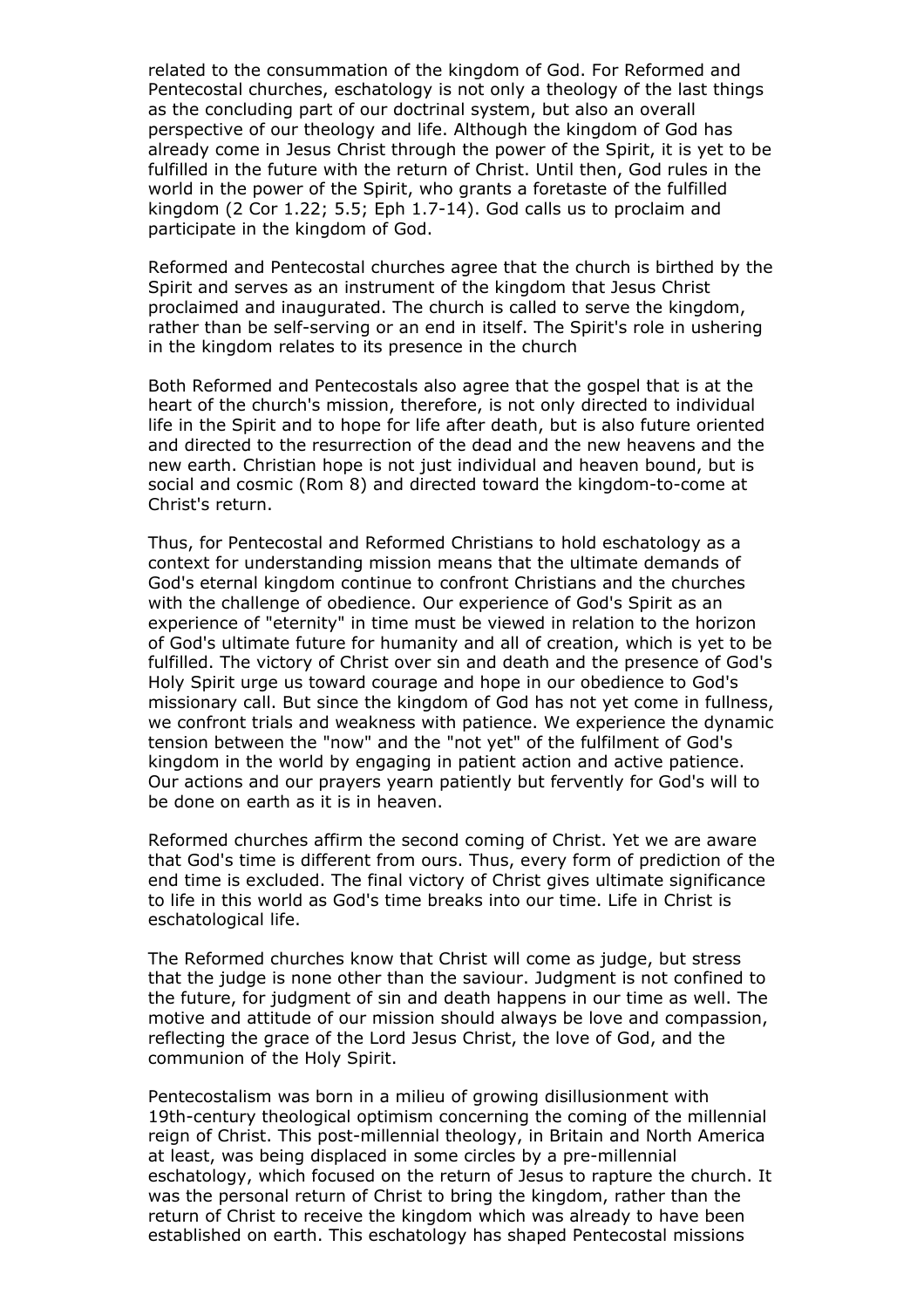since that time. It implies a focus on mission as evangelism.

Pentecostals believe that Christians move relentlessly toward that ultimate fulfilment of God's kingdom through prayer and battle against the forces of evil. Meanwhile, this tension between the "now" and the "not yet" of Christian hope grows ever more intense as the Spirit of God is poured out in ever-greater abundance in the direction of final fulfilment at Christ's return.

From their inception, Pentecostals have held to a firm belief that the return of Christ was close at hand. Early Pentecostals zealously proclaimed the message of the gospel to the whole world, in light of the return of Christ. Scripture passages such as Jn 16.12-16, Mt 25.31-46, 1 Thess 4.13-17, and 2 Pet 3.8-9 continue to fuel the missionary zeal of Pentecostals. The Holy Spirit's work in inspiring Pentecostals to missionary activity, service, and giving is in anticipation of the kingdom of God. The eschatological urgency that Pentecostals feel, therefore, should not be thought of only as the hope for the return of Christ, but a firm realization that there remains a responsibility to humanity of providing for the needs of people, such as shelter, education, food, and medical concerns.

Generally, Pentecostal mission cares for the total person. Indeed, prayer for healing and ministry to the personal needs of people such as food and education have always been present in Pentecostal missions. It does suggest, however, that Pentecostal missions have not always challenged social, or structural issues prophetically. There are at least two reasons for this. The first is that the social location of Pentecostals was, on the whole, marginal to society and Pentecostals had limited access to the power centres of the social establishment. Second, those structures were viewed as part of the system, which Jesus' coming would replace by the righteous reign of God.

## **Spirit, kingdom, creation**

The relationship of creation to the Spirit and the kingdom is a pivotal eschatological theme for many churches, both Reformed and Pentecostal. The topic challenges restricting the signs of God's reign to human history. Creation as a topic within Spirit and kingdom introduces the cosmos as an object of God's engagement.

For Reformed and Pentecostal churches, the Holy Spirit is integrally involved in creation. Both recognize the Spirit's role at the beginning of creation as well as acknowledge the Spirit's role in the sustaining and renewing of creation. For Reformed churches and some Pentecostal churches, the expectation of the kingdom includes the restoration and renewal of the cosmos.

In Pentecostal worship, sighs too deep for words are given expression. These are often understood as speaking in tongues (Rom 8.26), offered in anticipation of the kingdom of God yet to come in fullness. Such a yearning for the kingdom implies a desire for the salvation of the lost and the redemption of the entire creation. Examples of their concern for creation are demonstrated through Pentecostals' prayer for rain, especially during droughts, or their prayer for a bounteous harvest. All creation benefits from this concern, and they believe that without God's blessing, creation itself will not be sustained.

For the Reformed churches, the expectation of the coming of our saviour does not exclude, but includes the expectation of the kingdom. The fulfilled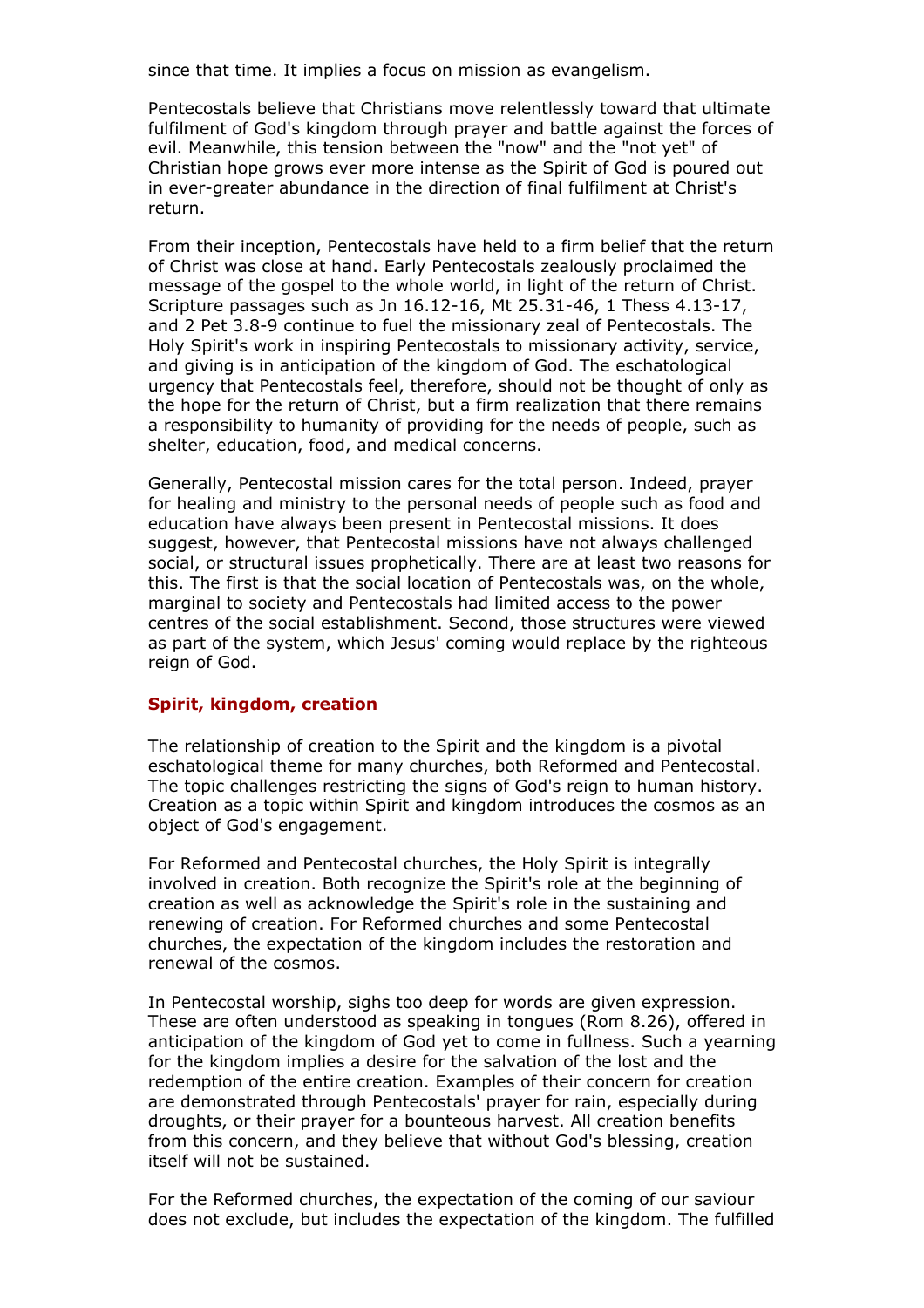kingdom is not just the collection of all believers, but *shalom* for the totality of creation. It represents the restoration and renewal of the cosmos. Churches of the Reformed tradition strive to be faithful to the creation because God remains faithful to it. Human beings are part of the cosmos, and so together with the whole creation, are invited to participate in the celebration of life.

## **Spirit, kingdom, world**

The location of the world within the topic of Spirit and kingdom is central to identifying the boundaries of the arena in which the Spirit and kingdom intersect in history. Key questions are: Is the work of the Spirit confined to the church? Does the kingdom engage the world? Is the world an arena of the Spirit or the kingdom?

Reformed churches acknowledge that all Christians, as stewards of the rich gifts of God, are called to act in responsible faith towards all creation. Therefore, we are called to proclaim, both in word and deed, the will of God concerning personal and social injustices, economic exploitation, and ecological destruction. Moreover, Reformed churches affirm that the Holy Spirit guides the faithful to work for both personal and structural transformation of society, thus participating in the ongoing process and realization of the prayer for the coming of the kingdom of God.

Pentecostals differ on how they view the role of the Holy Spirit in sustaining, reforming, or transforming human society. Some Pentecostals interpret reality dualistically. They understand that a state of warfare exists between the people of God and "the world'. They believe that the Holy Spirit is the one who will triumph over the "principalities and powers and spiritual wickedness in high places'. How that warfare is defined varies from those who interpret the warfare in moral terms, to those who employ the term "spiritual warfare" in describing the battle between the godly and ungodly powers. Pentecostals who employ moral terms identify the role of the Spirit as one who *restrains* evil in the world. Others identify the role of the Spirit as one who *invites Christians to engage in the reforming and transforming* of society. This perspective also recognizes the role of the Holy Spirit in reproving the human society in terms of righteousness.

Some Pentecostals around the world engage the political arena from the underside. Many are in countries where there is no political space for them to engage the political order directly. Their social locations shape their understanding of the Holy Spirit. However, among these are those who respond differently from the majority. They create alternative societies modelling resolutions to social issues within their ecclesial structures. The issues they address include, but are not limited to such evils as racism, classism, materialism, and sexism.

## **Conclusions**

Several clear benefits have emerged as a direct result of this dialogue. One of the obvious fruits enjoyed so far has been the friendships that have been established across denominational lines and the lines of our various traditions. These friendships have expanded beyond the realm of everyday life into the recesses of our common spiritualities and our ecclesial experiences. Genuine ecumenism begins when Christians find each other and learn to enter into the lives of one another.

A second obvious benefit of the dialogue to date has been the individual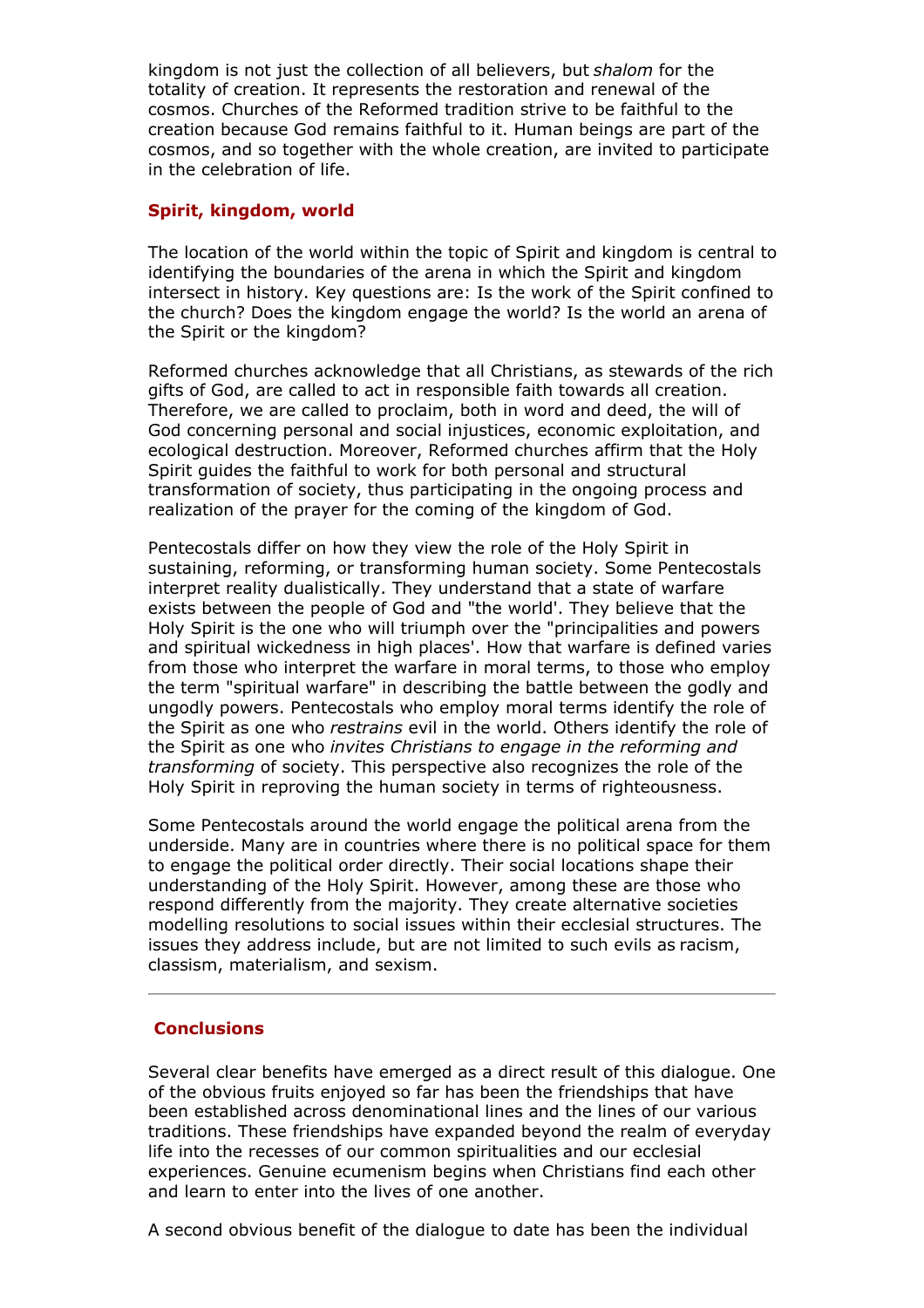studies that have been offered in the form of papers presented. Some of these have found their way into publication, thereby challenging those who cannot participate at the limited space a dialogue table allows. In addition, press reports from the meeting have been published in a number of papers and journals, expanding the awareness of this dialogue in a number of ecclesial and scholarly communities. They have found their way into classrooms and are contributing to the ecumenical formation of the next generation of pastors and teachers in both communities.

Thirdly, the dialogue has been able to give and to receive from Christians in each of the regions in which it has convened its meetings. It has delved into the lives of Christians who live, sometimes in difficult situations, whether they be members of a minority community in the Italian Alps, an African-American congregation in the USA, an affluent Reformed community in Switzerland, a Pentecostal congregation separated from family members in Korea by an artificial boundary, or a Reformed community in a large Brazilian city, teeming with both hope and despair.

Finally, the dialogue had helped its participants realize the critical necessity for ongoing contact between these two vital Christian traditions. With the completion of this report, the participants in this dialogue wish to encourage others in their respective communities to join in this mutual exploration.

## **Appendix**

Portions of this document were developed over the period of five years from 1996 to 2000. While many people during each of these years made substantive contributions that led to this document, only those who were present at the meeting in São Paulo, Brazil in May 2000 had a part in the final drafting and editing of this document. They are indicated with an asterisk (\*). Those who chaired the meetings are indicated with a (c), while those who served as staff from the Warc office are indicated with an (s). Those who presented papers are indicated with a (P) following the year in which they made their presentation. Those who attended the meetings as observers, are indicated with an (o). Those regular participants who were part of the original exploratory committee are noted with attendance in 1995.

#### **Pentecostal Participants**

\*Daniel Albrecht Scotts Valley, CA, USA 1996 P, 1997, 1998, 2000

Miguel Alvarez Honduras/Philippines o 1999

Arto Antturi Helsinki, Finland 1996

\*Anthea Butler Los Angeles, CA, USA 1996 P, 1997, 1998, 2000

\*David Daniels

\*Veli-Matti Kärkkäinen Jyväskylä, Finland 1997, 1998, 1999, 2000

Byron Klaus Costa Mesa, CA, USA 1998 P

\*Julie [Jungjia] Ma Baguio City, Philippines 1997 P, 1998, 1999, 2000

\*Wonsuk Ma Baguio City, Philippines 1997P, 1998, 1999, 2000

\*Frank Macchia